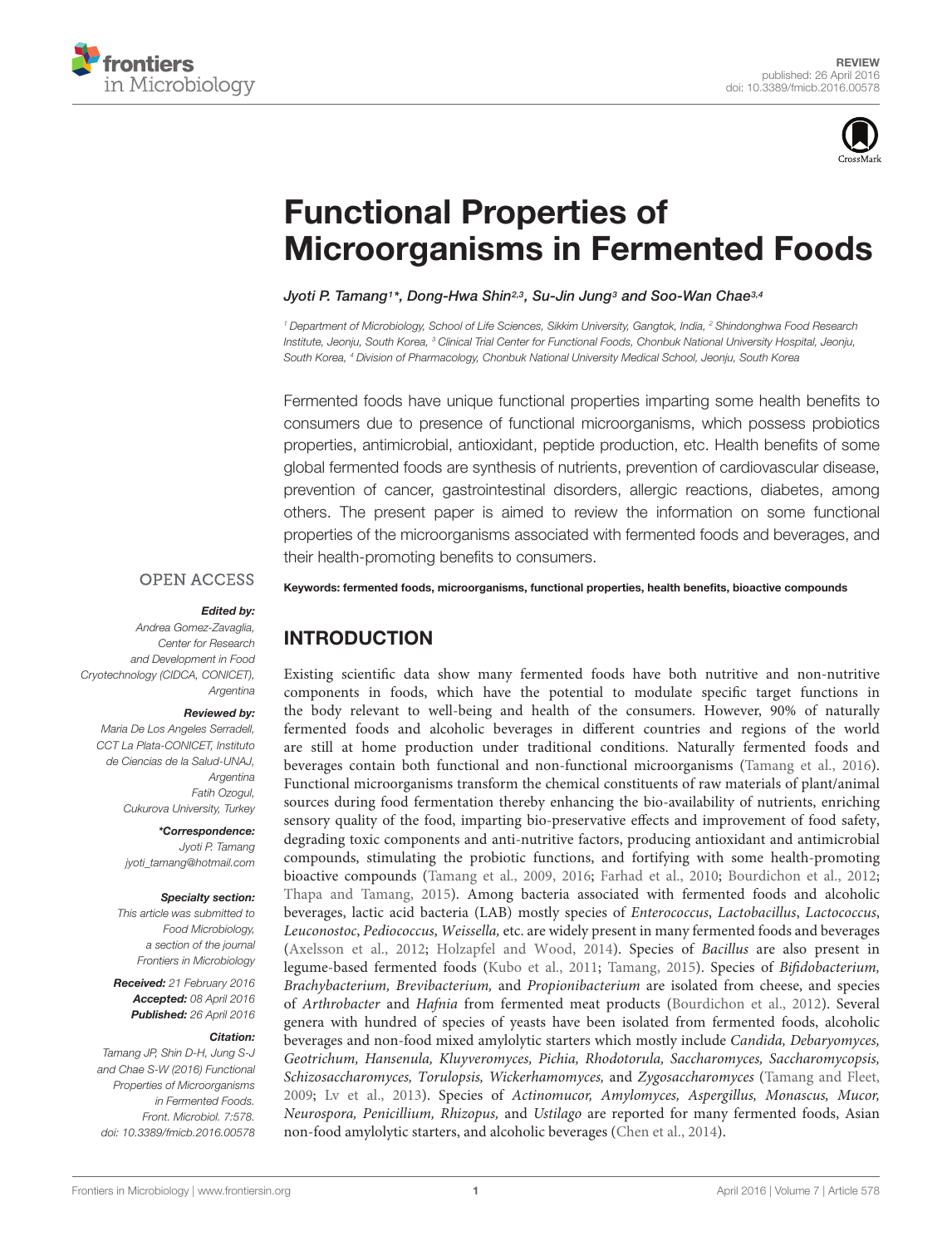Functional properties of microorganisms in fermented foods include probiotics properties [\(Hill et al.,](#page-8-3) [2014\)](#page-8-3), antimicrobial properties [\(Meira et al.,](#page-9-2) [2012\)](#page-9-2), antioxidant [\(Perna et al.,](#page-10-0) [2013\)](#page-10-0), peptide production [\(De Mejia and Dia,](#page-8-4) [2010\)](#page-8-4), fibrinolytic activity [\(Kotb,](#page-9-3) [2012\)](#page-9-3), poly-glutamic acid [\(Chettri and Tamang,](#page-8-5) [2014\)](#page-8-5), degradation of antinutritive compounds [\(Babalola,](#page-7-2) [2014\)](#page-7-2), etc. which may be important criteria for selection of starter culture(s) to be used in the manufacture of functional foods [\(Badis](#page-7-3) [et al.,](#page-7-3) [2004\)](#page-7-3). Some genera and species of microorganisms are used as commercial starters in food fermentation (**[Table 1](#page-2-0)**), and some of products are commercialized and marketed globally as functional foods, health foods, therapeutic foods and nutraceuticals foods [\(Bernardeau et al.,](#page-7-4) [2006;](#page-7-4) [Bourdichon et al.,](#page-7-0) [2012;](#page-7-0) [Thapa and Tamang,](#page-11-2) [2015\)](#page-11-2). The present paper is aimed to review the information on some functional properties of the microorganisms associated with fermented foods and beverages, and their health-promoting benefits to consumers.

#### Probiotic Microorganisms

Probiotics are defined as live microorganisms that, when administered in adequate amounts, confer a health benefit on the host [\(Hill et al.,](#page-8-3) [2014\)](#page-8-3). Probiotic organisms used in foods must have the ability to resist gastric juices, exposure to bile, and be able to proliferate and colonize the digestive tract [\(Saad et al.,](#page-11-5) [2013\)](#page-11-5). The beneficial effects of probiotic foods on human health and nutrition are constantly increasing [\(de LeBlanc et al.,](#page-8-6) [2007;](#page-8-6) [Monteagudo-Mera et al.,](#page-10-1) [2012\)](#page-10-1), and probiotics are popularly using bio-ingredients in many functional fermented foods [\(Chávarri et al.,](#page-8-7) [2010\)](#page-8-7). The most commonly used probiotic bacteria belong to the heterogeneous group of LAB (Lactobacillus, Enterococcus) and to the genus Bifidobacterium, however, yeasts and other microbes have also been developed as potential probiotics during recent years [\(Ouwehand et al.,](#page-10-2) [2002\)](#page-10-2). Some popular commercial probiotic cultures which are available in global markets include Bacillus coagulans BC30 marketed by Ganeden Biotech, Inc., Cleveland, OH, USA; Lactobacillus acidophilus NCFM, Lactobacillus rhamnosus HN001 (DR20) and Bifidobacterium lactis HN019 (DR10) marketed by Danisco (Madison, WI, USA), L. casei strain Shirota and B. breve strain Yakult marketed by Yakult (Tokyo, Japan), L. fermentum VRI003 (PCC) marketed by Probiomics (Eveleigh, NSW, Australia), L. rhamnosus R0011 marketed by Institut Rosell (Montreal, QC, Canada), Streptococcus oralis KJ3 marketed by Oragenics, Inc. (Alachua, FL, USA), and Saccharomyces cerevisiae (boulardii) marketed by Biocodex (Creswell, OR, USA; [US Probiotics Home,](#page-11-6) [2011\)](#page-11-6).

Products containing probiotic bacteria generally include foods and supplements [\(Varankovich et al.,](#page-11-7) [2015\)](#page-11-7). Fermented milk products are the most traditional source of probiotic strains of lactobacilli [\(Bernardeau et al.,](#page-7-4) [2006;](#page-7-4) [Shah,](#page-11-8) [2015\)](#page-11-8); however, commercial probiotic lactobacilli have also been added to meat products, snacks, fruit juice, etc. [\(Ranadheera et al.,](#page-10-3) [2010\)](#page-10-3). Probiotic properties of Lactobacillus plantarum isolated from kimchi, Korean fermented vegetable product, has been reported [\(Ji et al.,](#page-8-8) [2013\)](#page-8-8), and is also found to prevent the growth of Helicobacter pylori [\(Lim and Im,](#page-9-4) [2009\)](#page-9-4). Probiotic strain L. acidophilus La-5 produces conjugated linoleic acid (CLA), an anti-carcinogenic agent [\(Macouzet et al.,](#page-9-5) [2009\)](#page-9-5). Pediococcus pentosaceus CIAL-86 isolated from wine shows anti-adhesion activity against Escherichia coli CIAL-153, indicating its probiotic potential in wine [\(García-Ruiz et al.,](#page-8-9) [2014\)](#page-8-9).

# Antimicrobial Properties

Many species of LAB isolated from fermented vegetable and milk products have antimicrobial activities due to production of antimicrobial compounds such as bacteriocin and nisin [\(Tamang](#page-11-1) [et al.,](#page-11-1) [2009;](#page-11-1) [Khan et al.,](#page-9-6) [2010;](#page-9-6) [Gaggia et al.,](#page-8-10) [2011;](#page-8-10) [Jiang et al.,](#page-8-11) [2012;](#page-8-11) [Grosu-Tudor and Zamfir,](#page-8-12) [2013\)](#page-8-12). Many strains of LAB isolated from kimchi produce antimicrobial compounds such as bacteriocin by L. lactis BH5 [\(Hur et al.,](#page-8-13) [2000\)](#page-8-13) and L. citreum GJ7 [\(Chang et al.,](#page-7-5) [2008\)](#page-7-5), and pediocin by P. pentosaceus [\(Shin et al.,](#page-11-9) [2008\)](#page-11-9). Species of LAB isolated from kimchi show strong antimicrobial activity against Listeria monocytogenes, Staphylococcus aureus, E. coli, and Salmonella typhimurium [\(Lee](#page-9-7) [et al.,](#page-9-7) [2009\)](#page-9-7). Weissella cibaria isolated from fermented cabbage product shows antimicrobial activity against Gram-positive and Gram-negative pathogens [\(Patel et al.,](#page-10-4) [2014\)](#page-10-4). Lactococcus lactis isolated from dahi, Indian curd, produces nisin Z that inhibits L. monocytogenes and S. aureus [\(Mitra et al.,](#page-9-8) [2010\)](#page-9-8). Several LAB species isolated from Romanian traditional fermented fruits and vegetables have antimicrobial activity against L. monocytogenes, E. coli, Salmonella, and Bacillus [\(Grosu-Tudor and Zamfir,](#page-8-12) [2013\)](#page-8-12). Microorganisms as protective cultures, e.g., bacteriocin producers, may have several advantages, as they can contribute to the flavor, texture and nutritional value of the product besides the production of bacteriocin [\(Gaggia et al.,](#page-8-10) [2011\)](#page-8-10).

### Antioxidant Activity

Antioxidant activities in fermented foods include 1,1-diphenyl-2-picryl hydrazyl (DPPH) radical scavenging activity, 2,2'-azinobis (3-ethylbenzo-thiazoline-6-sulfonic acid; ABTS) radical scavenging activity, total phenol content (TPC) estimation, and reducing power assay [\(Liu and Pan,](#page-9-9) [2010;](#page-9-9) [Abubakr et al.,](#page-7-6) [2012\)](#page-7-6). Many Asian fermented soybean foods have antioxidant properties, e.g., natto, Bacillus-fermented soybean food of Japan [\(Ping et al.,](#page-10-5) [2012\)](#page-10-5), chungkokjang and jang, fermented soybean foods of Korea [\(Shon et al.,](#page-11-10) [2007;](#page-11-10) [Shin and Jeong,](#page-11-11) [2015\)](#page-11-11), douchi, a fermented soybean food of China [\(Wang et al.,](#page-11-12) [2007a\)](#page-11-12), kinema, Bacillus-fermented soybean food of India and Nepal [\(Moktan et al.,](#page-10-6) [2008;](#page-10-6) [Tamang,](#page-11-3) [2015\)](#page-11-3), bekang and tungrymbai, Bacillus-fermented soybean foods of India [\(Chettri and Tamang,](#page-8-5) [2014\)](#page-8-5), thua nao, Bacillus-fermented soybean food of Thailand [\(Dajanta et al.,](#page-8-14) [2013\)](#page-8-14), and tempe mold-fermented soybean food of Indonesia [\(Nurrahman et al.,](#page-10-7) [2013\)](#page-10-7). Antioxidant activities have also been observed in kimchi [\(Park et al.,](#page-10-8) [2011\)](#page-10-8) and yogurt [\(Sabeena et al.,](#page-11-13) [2010\)](#page-11-13).

### Peptide Production

Bioactive peptides are formed during food fermentation by proteolytic microorganisms [\(De Mejia and Dia,](#page-8-4) [2010\)](#page-8-4). In fermented foods peptides have some functional properties such as immunomodulatory [\(Qian et al.,](#page-10-9) [2011\)](#page-10-9), antithrombic [\(Singh](#page-11-14) [et al.,](#page-11-14) [2014\)](#page-11-14), and antihypertensive properties [\(Phelan and Kerins,](#page-10-10) [2011\)](#page-10-10). Species of Bacillus are involved in enzymatic hydrolysis of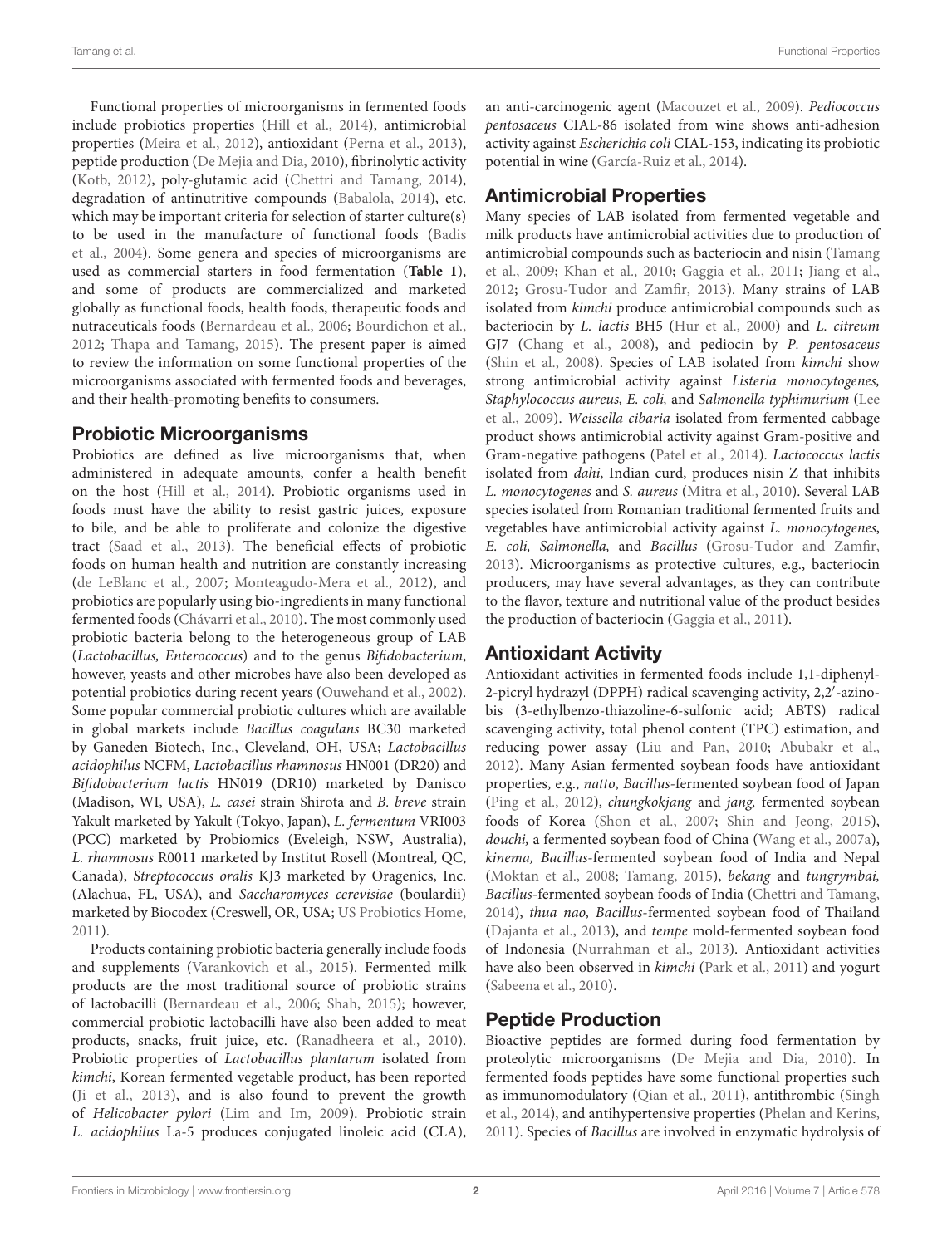| Group    | Genera/species                                                                                                                | Product/application(s)                                                                    |
|----------|-------------------------------------------------------------------------------------------------------------------------------|-------------------------------------------------------------------------------------------|
| Bacteria |                                                                                                                               |                                                                                           |
|          | Acetobacter aceti subsp. aceti                                                                                                | Vinegar                                                                                   |
|          | A. pasteurianus subsp. pasteurianus                                                                                           | Vinegar, cocoa                                                                            |
|          | Bacilllus acidopulluluticus                                                                                                   | Pullulanases (food additive)                                                              |
|          | B. coagulans                                                                                                                  | Cocoa; glucose isomerase (food additive), fermented<br>soybeans                           |
|          | <b>B.</b> licheniformis                                                                                                       | Protease (food additive)                                                                  |
|          | <b>B.</b> subtilis                                                                                                            | Fermented soybeans, protease, glycolipids, riboflavin-B <sub>2</sub><br>(food additive)   |
|          | Bifidobacterium animalis subsp. lactis, B. breve                                                                              | Fermented milks with probiotic properties; common in<br>European fermented milks          |
|          | Brachybacterium alimentarium                                                                                                  | Gruyère and Beaufort cheese                                                               |
|          | Brevibacterium flavum                                                                                                         | Malic acid, glutamic acid, lysine, monosodium glutamate<br>(food additives)               |
|          | Corynebacterium ammoniagenes                                                                                                  | Cheese ripening                                                                           |
|          | Enterobacter aerogenes                                                                                                        | <b>Bread fermentation</b>                                                                 |
|          | Enterococcus durans                                                                                                           | Cheese and sourdough fermentation                                                         |
|          | E. faecium                                                                                                                    | Soybean, dairy, meat, vegetables                                                          |
|          | Klebsiella pneumoniae subsp. ozaenae                                                                                          | Tempe; production of vitamin $B_{12}$                                                     |
|          | Lactobacillus acetototolerans                                                                                                 | Ricotta cheese, vegetables                                                                |
|          | L. acidophilus                                                                                                                | Fermented milks, probiotics, vegetables                                                   |
|          | L. alimentarius                                                                                                               | Fermented sausages; ricotta; meat, fish                                                   |
|          | L. brevis                                                                                                                     | Bread fermentation; wine; dairy                                                           |
|          | L. buchneri                                                                                                                   | Malolactic fermentation in wine; sourdough                                                |
|          | L. casei subsp. casei                                                                                                         | Dairy starter; cheese ripening; green table olives                                        |
|          | L. delbruecki subsp. bulgaricus                                                                                               | Yogurt and other fermented milks, mozarella                                               |
|          | L. fermentum                                                                                                                  | Fermented milks, sourdough, urease (food additive)                                        |
|          | L. ghanensis                                                                                                                  | Cocoa                                                                                     |
|          | L. helveticus                                                                                                                 | Starter for cheese; cheese ripening, vegetables                                           |
|          | L. hilgardii                                                                                                                  | Malolactic fermentation of wine                                                           |
|          | L. kefiri                                                                                                                     | Fermented milk (kefir), reduction of bitter taste in citrus juice                         |
|          | L. kimchii                                                                                                                    | Kimchi                                                                                    |
|          | L. oeni                                                                                                                       | Wine                                                                                      |
|          | L. paracasei subsp. paracasei                                                                                                 | Cheese fermentation, probiotic cheese, probiotics, wine,<br>meat                          |
|          | L. pentosus                                                                                                                   | Meat fermentation and biopreservation of meat; green table<br>olives; dairy, fruits, wine |
|          | L. plantarum subsp. plantarum                                                                                                 | Fermentation of vegetables, malolactic fermentation, green<br>table olives; dairy, meat   |
|          | L. sakei subsp. sakei                                                                                                         | Fermentation of cheese and meat products; beverages                                       |
|          | L. salivarious subsp. salivarius                                                                                              | Cheese fermentation                                                                       |
|          | L. sanfranciscensis                                                                                                           | Sourdough                                                                                 |
|          | L. versmoldensis                                                                                                              | Dry sausages                                                                              |
|          | Lactococcus lactis subsp. lactis                                                                                              | Dairy starter, Nisin (protective culture)                                                 |
|          | L. lactis, L. mesenteroides subsp. Cremoris, L.<br>mesenteroides subsp. Dextranicum, L. mesenteroides<br>subsp. mesenteroides | Dairy starter                                                                             |
|          | Oenococcus oeni                                                                                                               | Malolactic fermentation of wine                                                           |
|          | Pediococcus acidilactici                                                                                                      | Meat fermentation and biopreservation of meat; cheese<br>starter                          |
|          | P. pentosaceus                                                                                                                | Meat fermentation and biopreservation of meat                                             |
|          | Propionibacterium acidipropionici                                                                                             | Meat fermentation and biopreservation of meat                                             |
|          | P. arabinosum                                                                                                                 | Cheese fermentation; probiotics                                                           |
|          |                                                                                                                               | (Continued)                                                                               |

#### <span id="page-2-0"></span>TABLE 1 | Some functional microorganisms used as commercial starters in food fermentation (amended and compiled from references: [Mogensen et al.,](#page-9-10) [2002;](#page-9-10) [Bernardeau et al.,](#page-7-4) [2006;](#page-7-4) [Bourdichon et al.,](#page-7-0) [2012;](#page-7-0) [Thapa and Tamang,](#page-11-2) [2015\)](#page-11-2).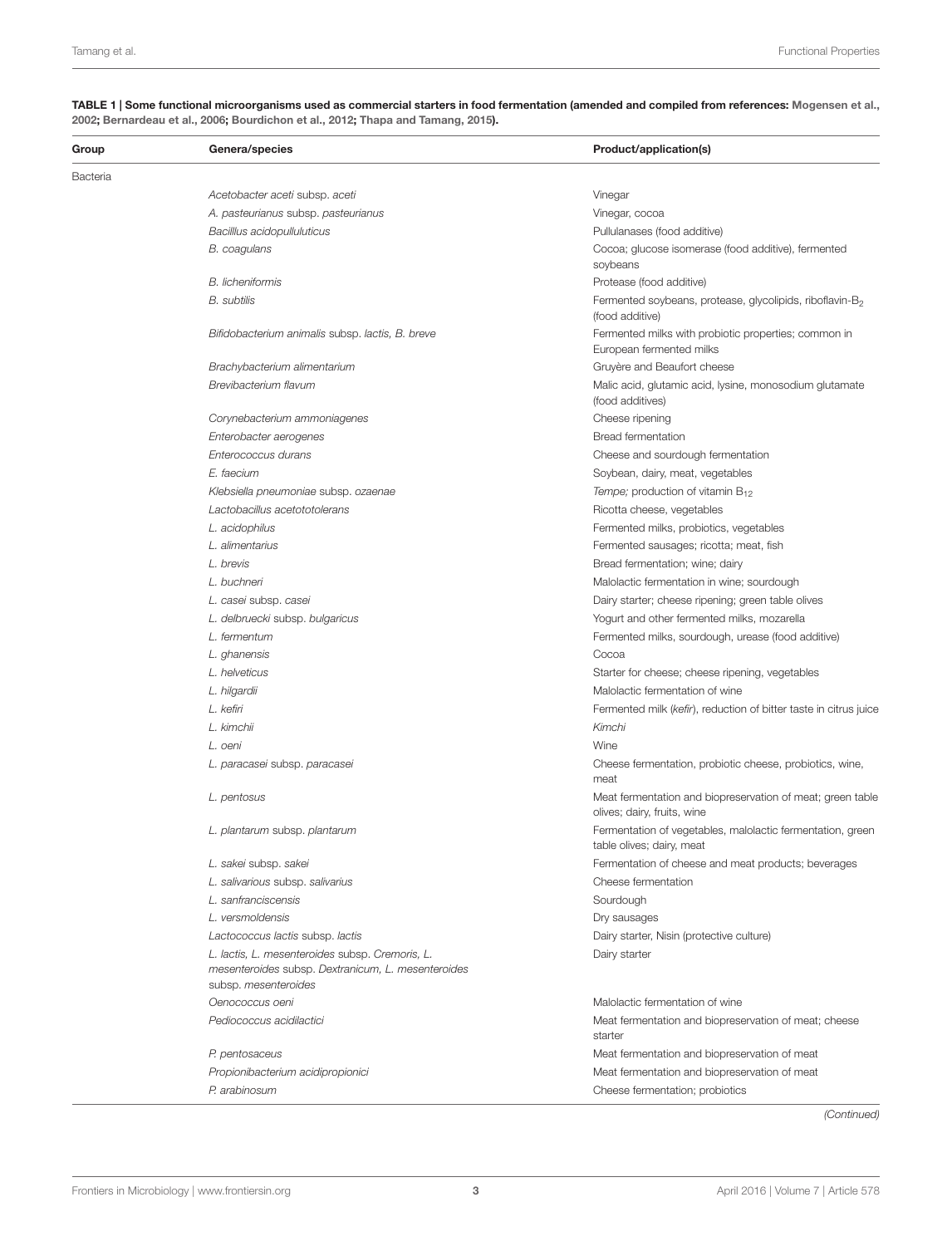#### TABLE 1 | Continued

| Group              | Genera/species                          | Product/application(s)                                                                                                                     |  |
|--------------------|-----------------------------------------|--------------------------------------------------------------------------------------------------------------------------------------------|--|
|                    | P. freudenreichii subsp. freudenreichii | Cheese fermentation (Emmental cheese starter)                                                                                              |  |
|                    | Streptococcus natalensis                | Natamycin (food additive)                                                                                                                  |  |
|                    | Weisella ghanensis                      | Cocoa                                                                                                                                      |  |
|                    | Zymomonas mobilis subsp. mobilis        | Beverages                                                                                                                                  |  |
| Yeasts             |                                         |                                                                                                                                            |  |
|                    | Candida famata                          | Fermentation of blue vein cheese and biopreservation of<br>citrus; meat                                                                    |  |
|                    | C. guilliermondii                       | Citric acid (food additive)                                                                                                                |  |
|                    | C. krusei                               | Kefir fermentation; sourdough fermentation                                                                                                 |  |
|                    | Debaryomyces hansenii                   | Ripening of smear cheeses; meat                                                                                                            |  |
|                    | Geotrichum candidum                     | Ripening of soft and semisoft cheeses or fermented milks;<br>meat                                                                          |  |
|                    | Kluyveromyces marxianus                 | Cheese ripening; lactase (food additive)                                                                                                   |  |
|                    | S. bayanus                              | Kefir fermentation; juice and wine fermentation                                                                                            |  |
|                    | S. cerevisiae                           | Beer, bread, invertase (food additive)                                                                                                     |  |
|                    | S. cerevisiae subsp. boulardii          | Used as probiotic culture                                                                                                                  |  |
|                    | S. florentius                           | Kefir fermentation                                                                                                                         |  |
|                    | S. pastorianus                          | Beer                                                                                                                                       |  |
|                    | S. sake                                 | Sake fermentation                                                                                                                          |  |
|                    | S. unisporus                            | Kefir fermentation                                                                                                                         |  |
|                    | Schizosaccharomyces pombe               | Wine                                                                                                                                       |  |
|                    | Zygosaccharomyces rouxii                | Soy sauce                                                                                                                                  |  |
| Filamentous moulds |                                         |                                                                                                                                            |  |
|                    | Aspergillus flavus                      | $\alpha$ -amylases (food additive)                                                                                                         |  |
|                    | A. niger                                | Beverages; industrial production of citric acid;<br>amyloglucosidases, pectinase, cellulase, glucose oxidase,<br>protease (food additives) |  |
|                    | A. oryzae, A. sojae                     | Soy sauce, beverages; a-amylases, amyloglucosidase,<br>lipase (food additives)                                                             |  |
|                    | Penicillium camemberti                  | White mold cheeses (camembert type)                                                                                                        |  |
|                    | P. notatum                              | Glucose oxidases (food additive)                                                                                                           |  |
|                    | P. roqueforti                           | Blue mold cheeses                                                                                                                          |  |
|                    | Rhizopus oligosporus                    | Tempe fermentation                                                                                                                         |  |
|                    | R. oryzae                               | Soy sauce, koji                                                                                                                            |  |

protein producing peptides and amino acids, which claim to have health benefits [\(Nagai and Tamang,](#page-10-11) [2010\)](#page-10-11). Inhibitory properties of Angiotensin converting enzyme (ACE) have been studied in various fermented milk products such as kefir [\(Quiros et al.,](#page-10-12) [2005\)](#page-10-12), koumiss [\(Chen et al.,](#page-8-15) [2010\)](#page-8-15), yogurt [\(Papadimitriou et al.,](#page-10-13) [2007\)](#page-10-13), fermented camel milk [\(Moslehishad et al.,](#page-10-14) [2013\)](#page-10-14), cheese [\(Meyer et al.,](#page-9-11) [2009\)](#page-9-11), and fermented fish products [\(Ichimura et al.,](#page-8-16) [2003\)](#page-8-16).

# Production of Enzymes by Microorganisms

Another important reason to ferment foods is to coax microorganisms into producing enzymes that also provide very useful services. During food fermentation microorganisms produce enzymes to break down complex compounds to simple bio-molecules for several biological activities such as proteinase, amylase, mannase, cellulase, and catalase in many Asian fermented soybean foods by Bacillus spp. [\(Tamang and Nikkuni,](#page-11-15) [1996;](#page-11-15) [Chettri and Tamang,](#page-8-5) [2014\)](#page-8-5). Common genera of mycelial fungi in fermented foods and beverages such as Actinomucor, Amylomyces, Aspergillus, Monascus, Mucor, Neurospora, and Rhizopus produce various carbohydrases such as α- amylase, amyloglucosidase, maltase, invertase, pectinase, ß-galactosidase, cellulase, hemi-cellulase; acid and alkaline proteases; and lipases [\(Nout and Aidoo,](#page-10-15) [2002\)](#page-10-15). Taka-amylase A (TAA), an enzyme produced by Aspergillus oryzae in koji has many uses in industry [\(Suganuma et al.,](#page-11-16) [2007\)](#page-11-16). Dry, solid, cake-like mixed amylolytic starters used for alcohol production in the Himalayas have yeasts Saccharomycopsis fibuligera, S. capsularis and Pichia burtonii with high amylase activities [\(Tsuyoshi et al.,](#page-11-17) [2005;](#page-11-17) [Tamang et al.,](#page-11-18) [2007\)](#page-11-18).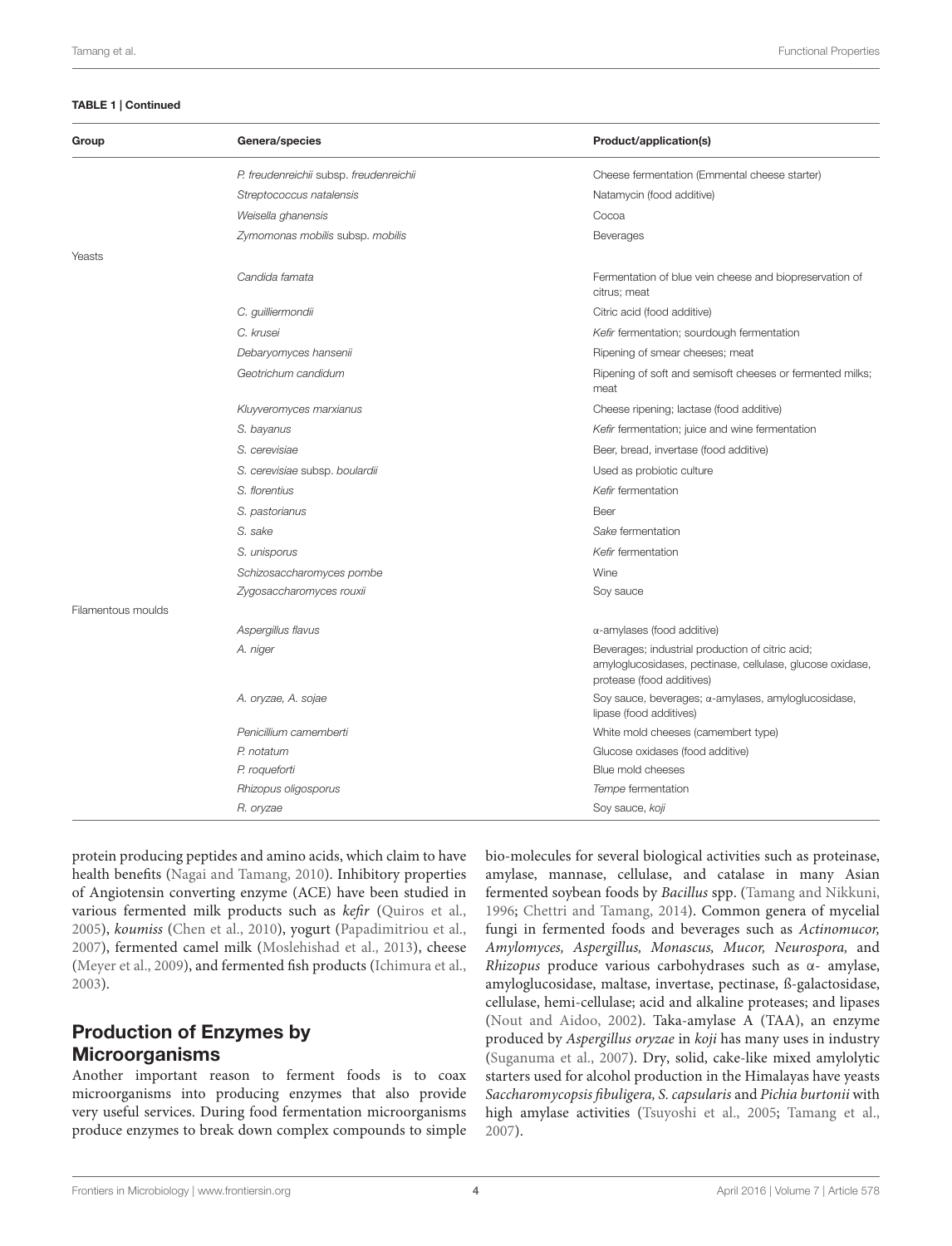Bacillus subtilis subsp. natto in natto produces nattokinase showing fibrinolytic activity [\(Mine et al.,](#page-9-12) [2005;](#page-9-12) [Kotb,](#page-9-3) [2012\)](#page-9-3). Among bacteria isolated from fermented foods, B. subtilis and B. amyloliquefaciens [\(Chang et al.,](#page-7-7) [2012;](#page-7-7) [Zeng et al.,](#page-12-0) [2013;](#page-12-0) [Singh et al.,](#page-11-14) [2014\)](#page-11-14), Vagococcus carniphilus, V. lutrae, Enterococcus faecalis, E. faecium, E. gallinarum, and P. acidilactici [\(Singh](#page-11-14) [et al.,](#page-11-14) [2014\)](#page-11-14), and Virgibacillus halodenitrificans SK1-3-7 isolated from fish sauce fermentation [\(Montriwong et al.,](#page-10-16) [2012\)](#page-10-16) produce fibrinolytic enzymes.

#### Increase in Isoflavones and Saponin and Production of PGA

Isoflavones are daidzein, genistein and glycitein, each of which exists in four chemical forms viz., aglycones, β-glucoside, acetylglucoside, and malonylglucoside in soybeans [\(Kudou](#page-9-13) [et al.,](#page-9-13) [1991\)](#page-9-13). Isoflavone glucosides are hydrolyzed into their corresponding aglycones during fermentation of some Asian fermented soybean foods such as sufu and douchi of China [\(Wang](#page-11-19) [et al.,](#page-11-19) [2007b;](#page-11-19) [Yin et al.,](#page-12-1) [2007\)](#page-12-1), miso and natto of Japan [\(Chiou](#page-8-17) [and Cheng,](#page-8-17) [2001\)](#page-8-17), chungkokjang and doenjang of Korea [\(Lee](#page-9-14) [et al.,](#page-9-14) [2007\)](#page-9-14), tempe of Indonesia [\(Lu et al.,](#page-9-15) [2009\)](#page-9-15), and thua nao of Thailand [\(Dajanta et al.,](#page-8-18) [2009\)](#page-8-18). During tempe fermentation, isoflavone particularly Factor-II and aglycone contents are found to increase [\(Nakajima et al.,](#page-10-17) [2005\)](#page-10-17). Isoflavones in doenjang increase the activation of an LDL-C receptor, which is beneficial to prevent vascular diseases [\(Kwak et al.,](#page-9-16) [2012\)](#page-9-16).

Soybean saponins, which are oleanane triterpenoid glycosides, are again of two types viz., Group A and DDMP (2,3-dihydro-2,5-dihydroxy-6-metyl-4H-pyran-4-one; [Paucar-Menacho](#page-10-18) [et al.,](#page-10-18) [2010\)](#page-10-18). DDMP and their derivatives, Groups B and E saponins show health promoting benefits such as prevention of hypercholesterolemia [\(Murata et al.,](#page-10-19) [2006\)](#page-10-19), suppression of colon cancer cell proliferation [\(Ellington et al.,](#page-8-19) [2006\)](#page-8-19), and anti-peroxidation of lipids [\(Ishii and Tanizawa,](#page-8-20) [2006\)](#page-8-20). Saponin contents are increased in natto, which are generated by Bacillus natto [\(Yanagisawa and Sumi,](#page-12-2) [2005\)](#page-12-2). Kinema has high content of Group B saponin, which may indicate its health-promoting benefits to consumers [\(Omizu et al.,](#page-10-20) [2011\)](#page-10-20).

Poly-glutamic acid (PGA) is not synthesized by ribosomal proteins [\(Oppermann-Sanio and Steinbüchel,](#page-10-21) [2002\)](#page-10-21), but is produced by some strains of Bacillus spp. in fermented soybean foods of Asia [\(Urushibata et al.,](#page-11-20) [2002;](#page-11-20) [Meerak et al.,](#page-9-17) [2007;](#page-9-17) [Nishito et al.,](#page-10-22) [2010;](#page-10-22) [Chettri and Tamang,](#page-8-5) [2014\)](#page-8-5). B. subtilis and B. licheniformis are widely used industrial producers of γ-PGA [\(Stanley and Lazazzera,](#page-11-21) [2005\)](#page-11-21). It is safe eating the viscous materials of Asian fermented soybean foods since PGA is completely biodegradable and water-soluble and non-toxic to human [\(Yoon et al.,](#page-12-3) [2000\)](#page-12-3).

# Degradation of Anti-nutritive Compounds

Some microorganisms present in fermented foods may degrade anti-nutritive substances and thereby convert the substrates into consumable products [\(Nout,](#page-10-23) [1994;](#page-10-23) [Tamang,](#page-11-3) [2015\)](#page-11-3). Various steps employed during the processing of gari and fufu, fermented cassava products of Africa, such as peeling, washing, grating,

fermentation, dewatering and roasting minimizes the residual cyanide contents of the product [\(Babalola,](#page-7-2) [2014\)](#page-7-2). Bitter varieties of cassava tubers contain the cyanogenic glycoside linamarin and lotaustralin, which are detoxified by species of Leuconostoc, Lactobacillus, and Streptococcus during traditional method to gari and fufu productions to yield hydrocyanic acid (HCN) which has low boiling point and escapes from the dewatered pulp during toasting rendering the product safe for human consumption [\(Lambri et al.,](#page-9-18) [2013;](#page-9-18) [Babalola,](#page-7-2) [2014;](#page-7-2) [Bamidele](#page-7-8) [et al.,](#page-7-8) [2015\)](#page-7-8). In tempe, Rhizopus oligosporus eliminates the flatulence causing indigestible oligosaccharides such as stachyose and verbascose into the absorbable monosaccharides and disaccharides [\(Hesseltine,](#page-8-21) [1983;](#page-8-21) [Sanchez,](#page-11-22) [2008\)](#page-11-22). Degradation of anti-nutritive compounds by B. subtilis has been reported in kinema [\(Sarkar et al.,](#page-11-23) [1997\)](#page-11-23). Phytic acid is reduced during fermentation of idli [\(Reddy and Salunkhe,](#page-11-24) [1980\)](#page-11-24) and rabadi, a fermented cereal food of India [\(Gupta et al.,](#page-8-22) [1992\)](#page-8-22).

# HEALTH BENEFITS OF FERMENTED FOODS

Ethnic foods have in-built systems both as foods and medicine to meet up hungry and also curative [\(Shin and Jeong,](#page-11-11) [2015;](#page-11-11) [Thapa and Tamang,](#page-11-2) [2015\)](#page-11-2). The highest longevity observed among the people of Okinawa prefecture in Japan is mostly due to their traditional and cultural foods such as natto, miso, tofu, shoyu, fermented vegetables, cholesterol-free, low-fat, and high bioactive-compounded foods in addition to active physical activity, sound environment, happiness and other several factors [\(Willcox et al.,](#page-12-4) [2004\)](#page-12-4). Korean kimchi has been claimed to possess health-promoting benefits [\(Cheigh,](#page-8-23) [1999;](#page-8-23) [Lee et al.,](#page-9-19) [2011;](#page-9-19) [Park et al.,](#page-10-24) [2014;](#page-10-24) [Han et al.,](#page-8-24) [2015\)](#page-8-24). Kimchi has also anti-aging effect [\(Kim et al.,](#page-9-20) [2002\)](#page-9-20). Natto has several health benefits such as high contents of nattokinase, isoflavones, saponins, vitamin K, unsaturated fatty acids, probiotics and immunomodulating activities mostly produced by B. subtilis (natto; [Tsubura,](#page-11-25) [2012;](#page-11-25) [Nagai,](#page-10-25) [2015\)](#page-10-25). Kinema has also some health promoting benefits [\(Omizu et al.,](#page-10-20) [2011;](#page-10-20) [Tamang,](#page-11-3) [2015\)](#page-11-3). Indian popular fermented milk dahi has anti-carcinogenic property [\(Arvind et al.,](#page-7-9) [2010\)](#page-7-9). Lactic acid produced in kimchi may prevent fat accumulation and to improve obesity-induced heart diseases [\(Park et al.,](#page-10-26) [2008\)](#page-10-26). Anti-obesity effects have been reported in kimchi [\(Kim et al.,](#page-9-21) [2011;](#page-9-21) [Park et al.,](#page-10-27) [2012\)](#page-10-27) and in doenjang [\(Kwak et al.,](#page-9-16) [2012\)](#page-9-16) based on clinical trials [\(Cha et al.,](#page-7-10) [2012;](#page-7-10) [Jung et al.,](#page-9-22) [2014\)](#page-9-22). Red wine has anti-aging property due to presence of melatonin that regulates the body clock [\(Corder et al.,](#page-8-25) [2006;](#page-8-25) [Walker,](#page-11-26) [2014\)](#page-11-26).

Ethnic people have customary belief in medicinal values of some of their ethnic foods including fermented foods and beverages, however, clinical trials and validation of the health benefits claims of almost all naturally fermented foods and beverages of the world need to be studied. Some health benefits of fermented foods are listed in **[Table 2](#page-5-0)**.

#### Synthesis of Nutrient

Enrichment of substrates with vitamins, essential amino acids, and bioactive compounds occur during food fermentation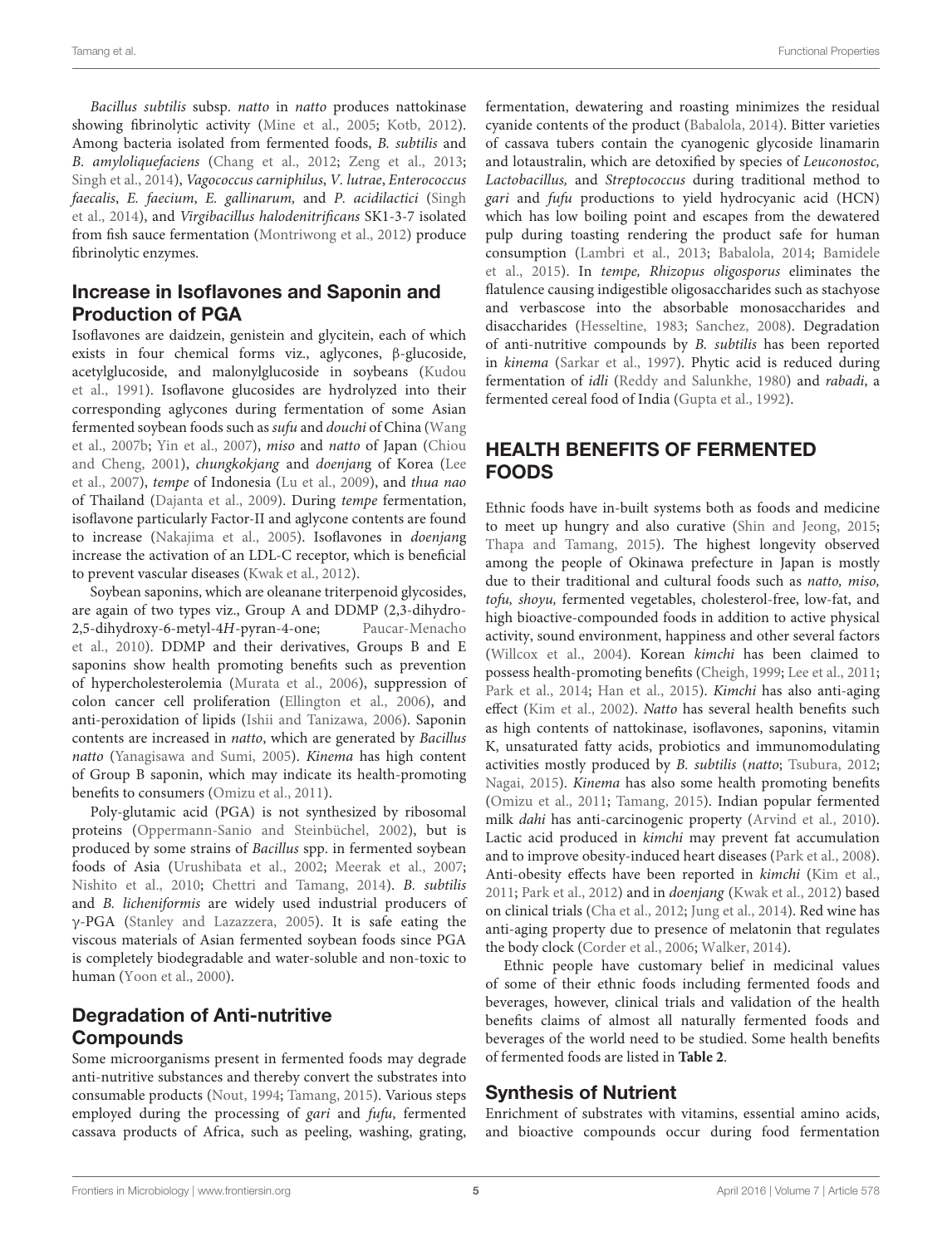[\(Holzapfel et al.,](#page-8-26) [1995;](#page-8-26) [Steinkraus,](#page-11-27) [1996;](#page-11-27) [Thapa and Tamang,](#page-11-2) [2015\)](#page-11-2). In tempe, mold-fermented soybean food of Indonesia, contents of folic acid, niacin, riboflavin, nicotinamide and pyridoxine are found to be increased by Rhizopus oligosporus [\(Astuti,](#page-7-11) [2015\)](#page-7-11), whereas vitamin  $B_{12}$  is synthesized by nonpathogenic strains of Klebsiella pneumoniae and Citrobacter freundii [\(Liem et al.,](#page-9-23) [1977;](#page-9-23) [Okada,](#page-10-28) [1989;](#page-10-28) [Keuth and Bisping,](#page-9-24) [1994\)](#page-9-24). Contents of thiamine, riboflavin and methionine in idli, a rice-legume based fermented food of India and Sri Lanka enhance during fermentation [\(Ghosh and Chattopadhyay,](#page-8-27) [2011\)](#page-8-27). Similarly, vitamins B complex and C, lysine and tryptophane, and iron contents have been found to increase during fermentation of pulque, an alcoholic drink of Mexico made from cactus plant [\(Ramirez et al.,](#page-10-29) [2004\)](#page-10-29). Riboflavin and niacin contents are increased in many Bacillus-fermented Asian fermented foods [\(Sarkar et al.,](#page-11-28) [1998;](#page-11-28) [Kim and Hahm,](#page-9-25) [2002;](#page-9-25) [Nagai,](#page-10-25) [2015\)](#page-10-25). Riboflavin and folic acid were found to be synthesized in kimchi by L. mesenteroides and L. sakei [\(Jung et al.,](#page-9-26) [2013\)](#page-9-26). Yeasts Saccharomyces cerevisiae, Candida tropicalis, Aureobasidium sp., and Pichia manschuria isolated from idli and jalebi, fermented cereal foods of India and Pakistan produce vitamin  $B_{12}$  [\(Syal](#page-11-29) [and Vohra,](#page-11-29) [2013\)](#page-11-29). Free amino acids are increased in fermented soybean foods [\(Nikkuni et al.,](#page-10-30) [1995;](#page-10-30) [Sarkar and Tamang,](#page-11-30) [1995;](#page-11-30) [Tamang and Nikkuni,](#page-11-31) [1998;](#page-11-31) [Kiers et al.,](#page-9-27) [2000;](#page-9-27) [Dajanta et al.,](#page-8-28) [2011\)](#page-8-28).

# Prevention of Hypertension and Heart **Disease**

Antihypertensive properties of many fermented milk products have been validated using animal models and clinical trials [\(Seppo et al.,](#page-11-32) [2002;](#page-11-32) [Sipola et al.,](#page-11-33) [2002\)](#page-11-33). Consumption of fermented milks or probiotic bacteria [\(Agerholm-Larsen et al.,](#page-7-12) [2000\)](#page-7-12) and fermented soybean foods [\(Liu and Pan,](#page-9-9) [2010\)](#page-9-9) lowers the risk of heart diseases. Fermented whole grain foods can lower the serum LDL-cholesterol values, hypertriacylglycerolaemia,

<span id="page-5-0"></span>

| <b>Bioactive compounds</b>                                                               | Synthesized in fermented<br>foods | <b>Health benefits</b>                                                                                                                                                             | Reference                         |
|------------------------------------------------------------------------------------------|-----------------------------------|------------------------------------------------------------------------------------------------------------------------------------------------------------------------------------|-----------------------------------|
| Genistein                                                                                | Doenjang                          | Facilitates the $\beta$ -oxidation of<br>fatty acid, reducing body weight                                                                                                          | Kwak et al., 2012                 |
| Lipoteichoic acid from<br>L. rhamnosus GG                                                | Fermented milk                    | Oral photoprotective agent<br>against UV-induced<br>carcinogenesis                                                                                                                 | Weill et al., 2013                |
| Isocyanate and sulphide<br>indole-3-carbinol                                             | Kimchi                            | Prevention of cancer,<br>detoxification of heavy metals in<br>liver, kidney, and small intestine                                                                                   | Kwak et al., 2014                 |
| Ornithine                                                                                |                                   | Anti-obesity efficacy                                                                                                                                                              | Park et al., 2012                 |
| Vitamin A, Vitamin C, fibers                                                             |                                   | Suppression of cancer cells                                                                                                                                                        | Han et al., 2015                  |
| Capsaicin, Allicin                                                                       |                                   | Prevention of cancer,<br>suppression of Helicobacter<br>pylori                                                                                                                     | Lim and Im, 2009                  |
| Chlorophyll                                                                              |                                   | Helps in prevention of<br>absorbing carcinogen                                                                                                                                     | Ferruzzi and Blakeslee, 2007      |
| S-adenosyl-L-methionine (SAM)                                                            |                                   | Treatment of depression                                                                                                                                                            | Lee and Lee, 2009                 |
| HDMPPA (an antioxidant)                                                                  |                                   | Therapeutic application in<br>human atherosclerosis                                                                                                                                | Kim et al., 2007                  |
| Nattokinase, antibiotics,<br>Vitamin K                                                   | Natto                             | Antitumor, immunomodulating                                                                                                                                                        | Nagai, 2015                       |
| Vitamin C                                                                                | Sauerkraut                        | Scurvy                                                                                                                                                                             | Peñas et al., 2013                |
| Glucosinolates                                                                           |                                   | Activation of natural antioxidant<br>enzymes                                                                                                                                       | Martinez-Villaluenga et al., 2012 |
| Antioxidant genestein, daidzein,<br>tocopherol, superoxide<br>dismutase                  | Tempe                             | Prevents oxidative stress<br>causing non-communicable<br>disease such as hyperlipidemia,<br>diabetes, cancer (breast and<br>colon), prevents the damage of<br>pancreatic beta cell | Astuti, 2015                      |
| Phenolics-resveratrol                                                                    | Wine (red)                        | Anti inflammatory                                                                                                                                                                  | Jeong et al., 2010                |
| Phenolics, succinic acid                                                                 |                                   | Digestive aid                                                                                                                                                                      | Jackson, 2008                     |
| Phenolics, resveratrol,<br>flavonoids - quercitin, Vitamins<br>C and E, mineral selenium |                                   | Prevent cardiovascular<br>diseases, reduce incidence of<br>heart attacks and mortality rate                                                                                        | Walker, 2014                      |
| Melatonin, resveratrol                                                                   |                                   | Antioxidant and anti-aging<br>property                                                                                                                                             | Fernández-Mar et al., 2012        |
| Resveratol                                                                               |                                   | Anti-diabetic                                                                                                                                                                      | Ramadori et al., 2009             |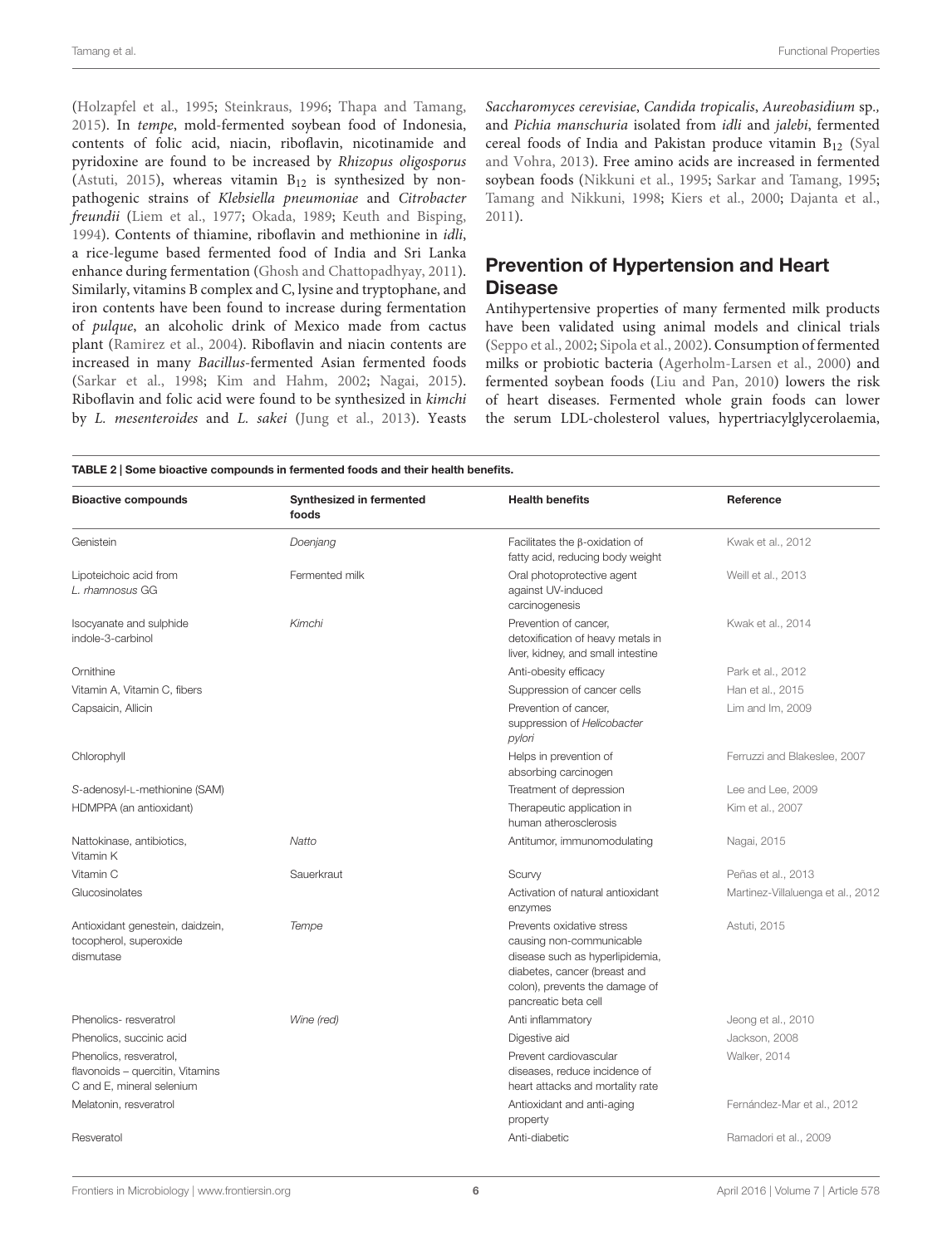hypertension, coronary heart disease, insulin resistance, and hyperhomocysteinaemia [\(Anderson,](#page-7-13) [2003\)](#page-7-13). Consumption of some fermented foods reduces the cholesterol level in tempe [\(Hermosilla et al.,](#page-8-33) [1993\)](#page-8-33), fermented soybean foods [\(Lee,](#page-9-32) [2004\)](#page-9-32), and kefir [\(Otes and Cagindi,](#page-10-33) [2003\)](#page-10-33). Calpis, the Japanese fermented sour milk containing two peptides VPP and IPP has shown hypotensive effect [\(Nakamura et al.,](#page-10-34) [1996\)](#page-10-34). L. helvetius in fermented milk reduces elevated blood pressure [\(Aihara et al.,](#page-7-14) [2005;](#page-7-14) [Shah,](#page-11-8) [2015\)](#page-11-8). Monascus purpureus in fermented red-rice of China locally called angkak, prohibits creation of cholesterol by blocking a key enzyme, HMG-CoA reductase due to presence of mevinolin citrinin [\(Pattanagul et al.,](#page-10-35) [2008\)](#page-10-35).

Drinking of fermented tea of China prevents heart disease [\(Mo et al.,](#page-9-33) [2008\)](#page-9-33). Some Asian fermented soybean foods have antihypertensive properties as observed in natto [\(Nagai,](#page-10-25) [2015\)](#page-10-25) and tempe [\(Astuti,](#page-7-11) [2015\)](#page-7-11). Isoflavone in doenjang, moldfermented soybean food of Korea, plays an important role in preventing cardiovascular diseases [\(Kwak et al.,](#page-9-16) [2012;](#page-9-16) [Shin](#page-11-35) [et al.,](#page-11-35) [2015\)](#page-11-35). Fermented whole-grain intake appears to protect from development of heart disease and diabetes [\(Anderson,](#page-7-13) [2003\)](#page-7-13). Moderate consumption of wine is healthier [\(Walker,](#page-11-26) [2014\)](#page-11-26). Polyphenols in red wine probably are synergists of the tocopherol (Vitamin E) and ascorbic acid (Vitamin C), thus they inhibit lipid peroxidation [\(Feher et al.,](#page-8-34) [2007\)](#page-8-34). Regular consumption of the Korean fermented soybean foods by hypertensive and Type 2 diabetic patients results in favorable changes in cardiovascular risk factors [\(Jung et al.,](#page-9-22) [2014\)](#page-9-22) and reduction of hypocholesterolemic effect [\(Lim et al.,](#page-9-34) [2014\)](#page-9-34). ACEs inhibitory peptides derived from food proteins are used for treating hypertension [\(Jakubczyk et al.,](#page-8-35) [2013\)](#page-8-35). Fermented foods, which are rich in fibrinolytic enzymes, are useful for thrombolytic therapy to prevent rapidly emerging heart diseases [\(Mine et al.,](#page-9-12) [2005;](#page-9-12) [Singh et al.,](#page-11-14) [2014\)](#page-11-14).

#### Prevention from Cancer

Some LAB-fermented foods have antimutagenic and anticarcinogeinc activities [\(Lee et al.,](#page-9-35) [2004\)](#page-9-35). Kefir is used for the treatment of cancer [\(Otes and Cagindi,](#page-10-33) [2003;](#page-10-33) [Yanping](#page-12-5) [et al.,](#page-12-5) [2009\)](#page-12-5). Sauerkraut, fermented vegetable of Germany, contains s-methylmethionine, which reduces tumourigenesis risk in the stomach [\(Kris-Etherton et al.,](#page-9-36) [2002\)](#page-9-36). Consumption of fermented milk products containing live cells of L. acidophilus decreases ß-glucuronidase, azoreductase, and nitroreductase (catalyze conversion of procarcinogens to carcinogens), probably removes procarcinogens, and activate the immune system of consumers [\(Goldin and Gorbach,](#page-8-36) [1984;](#page-8-36) [Macouzet et al.,](#page-9-5) [2009\)](#page-9-5). Similarly, Indian dahi has anti-carcinogenic property [\(Mohania](#page-9-37) [et al.,](#page-9-37) [2013\)](#page-9-37). Cancer preventive potential of W. cibaria, and L. plantarum has been reported in kimchi [\(Kwak et al.,](#page-9-28) [2014\)](#page-9-28). Consumption of yogurt can reduce bladder, colon and cervical cancer has been observed [\(Chandan and Kilara,](#page-7-15) [2013\)](#page-7-15).

# Protection against Gastrointestinal **Disorders**

Lactic acid bacteria present in fermented foods may decrease number of incidence, duration and severity of some gastrointestinal disorders [\(Verna and Lucak,](#page-11-36) [2010\)](#page-11-36). Administration of some strains of Lactobacillus improves the inflammatory bowel disease, paucities and ulcerative colitis [\(Orel](#page-10-36) [and Trop,](#page-10-36) [2014\)](#page-10-36). L. rhamnosus GG is effective in the treatment of acute diarrhea [\(Szajewska et al.,](#page-11-37) [2007\)](#page-11-37) and administration of L. helveticus-fermented milk in healthy older adults produced improvements in cognition function [\(Chung et al.,](#page-8-37) [2014\)](#page-8-37). Consumption of fermented milk products containing live bacteria has immunomodulation capacity [\(Granier et al.,](#page-8-38) [2013\)](#page-8-38), and cures diarrhea [\(Balamurugan et al.,](#page-7-16) [2014\)](#page-7-16). Korean kimchi is suitable for control of inflammatory bowel diseases [\(Lim et al.,](#page-9-38) [2011\)](#page-9-38).

### Anti-allergic Reactions

Lactobacillus kefiranofaciens M1 isolated from kefir grains has an anti-allergic effect [\(Hong et al.,](#page-8-39) [2010\)](#page-8-39). Digestion of caseins during maturation of fermented milk products has shown to facilitate loss of allergenic reactivity thus increases tolerance [\(Alessandri](#page-7-17) [et al.,](#page-7-17) [2012\)](#page-7-17). Chongkokjang has anti-allergic effect such as dermis thickness, decreased ear thickness, auricular lymph node and infiltrating mast cells [\(Lee et al.,](#page-9-39) [2014\)](#page-9-39). Lactobacillus species isolated from kimchi are found to modulate Th1/Th2 balance by producing a large amount of IL-12 and IFN-γ with ability to alleviate atopic dermatitis and food allergy [\(Won et al.,](#page-12-6) [2011\)](#page-12-6). Fermented fish oil, which is rich with Omega-3 polyunsaturated fatty acids, can reduce sensitization of allergy [\(Han et al.,](#page-8-40) [2012\)](#page-8-40).

# Protection from Diabetes and **Osteoporosis**

Intake of high fiber foods may decrease the insulin requirements in diabetic persons [\(Meyer et al.,](#page-9-40) [2000\)](#page-9-40), and may increase the sensitivity to insulin for non-diabetic persons [\(Fukagawa](#page-8-41) [et al.,](#page-8-41) [1990;](#page-8-41) [Anderson,](#page-7-13) [2003\)](#page-7-13). Probiotic dahi-supplemented diet significantly delays the glucose intolerance, hyperglycemia, hyperinsulinemia, oxidative stress and dyslipidemia indicating a lower risk of diabetes [\(Yadav et al.,](#page-12-7) [2007\)](#page-12-7). Daily consumption of chungkokjang may increase the insulin resistivity thus controls diabetics [\(Shin et al.,](#page-11-38) [2011;](#page-11-38) [Tolhurst et al.,](#page-11-39) [2012\)](#page-11-39).

Vitamin K2 present in natto stimulates the formation of bone, which may help to prevent osteoporosis in older women in Japan [\(Yanagisawa and Sumi,](#page-12-2) [2005\)](#page-12-2). Mineral such magnesium, calcium, phosphorus, potassium, and also protein present in yogurt may function together to promote formation of healthy bones [\(Chandan and Kilara,](#page-7-15) [2013\)](#page-7-15).

### Alleviation of Lactose Malabsorption

Some people suffer from lactose malabsorption, a condition in which lactose, the principal carbohydrate of milk, is not completely digested into glucose and galactose due to lack of ß-D-galactosidase [\(Shah,](#page-11-8) [2015\)](#page-11-8). L. delbrueckii subsp. bulgaricus and S. thermophilus used in production of yogurt contain substantial quantities of ß-D-galactosidase which improve the symptoms of lactose malabsorption in lactose intolerant people [\(Shah](#page-11-40) [et al.,](#page-11-40) [2013\)](#page-11-40). Consumption of fresh yogurt (with live yogurt cultures) has been demonstrated better lactose digestion and absorption than with the consumption of a pasteurized product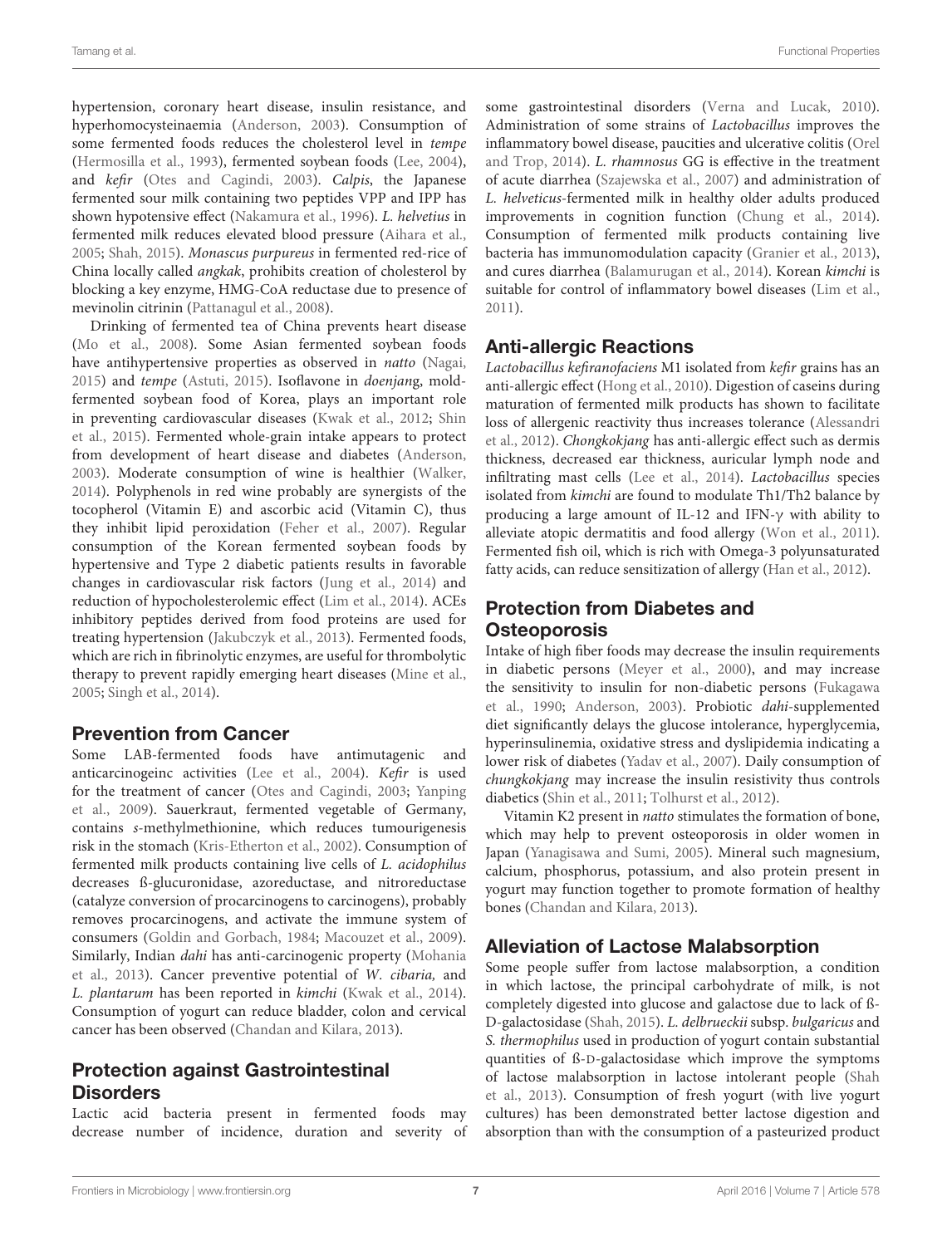[\(Pedone et al.,](#page-10-37) [2000\)](#page-10-37). Kefir can minimize the symptoms of lactose intolerance by providing extra source of β-galactosidase [\(Hertzler](#page-8-42) [and Clancy,](#page-8-42) [2003\)](#page-8-42).

### HEALTH RISK OF FERMENTED FOODS

One of the important health risks in fermented foods is presence of biogenic amines. Biogenic amines are low molecular weight organic compounds by microbial decarboxylation of their precursor amino acids or by transamination of aldehydes and ketones by amino acid transaminases [\(Zhai et al.,](#page-12-8) [2012\)](#page-12-8), which are are present in some fermented foods such as sauerkraut, fish products, cheese, wine, beer, dry sausages, etc. [\(Halász et al.,](#page-8-43) [1994;](#page-8-43) [Suzzi and Gardini,](#page-11-41) [2003;](#page-11-41) [Spano et al.,](#page-11-42) [2010;](#page-11-42) [Visciano](#page-11-43) [et al.,](#page-11-43) [2014\)](#page-11-43). Enterobacteriaceae and enterococci are major biogenic amine producers in foods [\(Nout,](#page-10-23) [1994\)](#page-10-23). Foods with high levels of biogenic amines could be considered as unhealthy [\(Latorre-Moratalla et al.,](#page-9-41) [2010\)](#page-9-41). High levels (>100 mg/kg) of histamine and tyramine can cause adverse effects to human health [\(Rauscher-Gabernig et al.,](#page-10-38) [2009\)](#page-10-38). Fermentation of cabbage with certain lactic starters such as L. casei subsp. casei, L. plantarum and L. curvatus could reduce the biogenic amine content of sauerkraut [\(Rabie et al.,](#page-10-39) [2011\)](#page-10-39). The ingestion of food containing small amounts of histamine has little effect in healthy individuals, but it can result in histamine intolerance in persons characterized by impairment of diamine oxidase activity, either due to genetic predisposition, gastrointestinal diseases, or medication with monoamine oxidase inhibitors [\(Maintz and](#page-9-42)

#### **REFERENCES**

- <span id="page-7-6"></span>Abubakr, M. A. S., Hassan, Z., Imdakim, M. M. A., and Sharifah, N. R. S. (2012). Antioxidant activity of lactic acid bacteria (LAB) fermented skim milk as determined by 1,1-diphenyl-2-picrylhydrazyl (DPPH) and ferrous chelating activity (FCA). Afr. J. Microbiol. Res. 6, 6358–6364.
- <span id="page-7-12"></span>Agerholm-Larsen, L., Bell, M. L., Grunwald, G. K., and Astrup, A. (2000). The effect of probiotic milk product on plasma cholesterol: a meta-analysis of short-term intervention studies. Eur. J. Clin. Nutr. 54, 856–860.
- <span id="page-7-14"></span>Aihara, K., Kajimoto, O., Hirata, H., Takahashi, R., and Nakamura, Y. (2005). Effect of powdered fermented milk with Lactobacillus helveticus on subjects with high-normal blood pressure or mild hypertension. J. Am. Col. Nutri. 24, 257–265.
- <span id="page-7-17"></span>Alessandri, C., Sforza, S., Palazzo, F., Lambertini, S., Paolella, D., Zennaro, C., et al. (2012). Tolerability of a fully maturated cheese in cow's milk allergic children: biochemical, immunochemical, and clinical aspects. PLoS ONE 7:e40945.
- <span id="page-7-13"></span>Anderson, J. W. (2003). Whole grains protect against atherosclerotic cardiovascular disease. Proc. Nutri. Soc. 62, 135–142. doi: 10.1079/PNS2002222
- <span id="page-7-9"></span>Arvind, K., Nikhlesh, K. S., and Pushpalata, R. S. (2010). Inhibition of 1,2 dimethylhydrazine induced colon genotoxicity in rats by the administration of probiotic curd. Mol. Biol. Rep. 37, 1373–1376. doi: 10.1007/s11033-009-9519-1
- <span id="page-7-11"></span>Astuti, M. (2015). "Health benefits of tempe," in Health Benefits of Fermented Foods, ed. J. P. Tamang (New York, NY: CRC Press), 371–394.
- <span id="page-7-1"></span>Axelsson, L., Rud, I., Naterstad, K., Blom, H., Renckens, B., Boekhorst, J., et al. (2012). Genome sequence of the naturally plasmid-free Lactobacillus plantarum strain NC8 (CCUG 61730). J. Bacteriol. 194, 2391–2392. doi: 10.1128/JB. 00141-12
- <span id="page-7-2"></span>Babalola, O. O. (2014). Cyanide content of commercial gari from different areas of Ekiti State, Nigeria. World J. Nutri. Health 2, 58–60.
- <span id="page-7-3"></span>Badis, A., Guetarni, D., Moussa-Boudjemaa, B., Henni, D. E., Tornadijo, M. E., and Kihal, M. (2004). Identification of cultivable lactic acid bacteria isolated from

[Novak,](#page-9-42) [2007\)](#page-9-42). A maximum limit of 100 mg/kg of histamine in food indicates a safe level for consumption [\(Halász et al.,](#page-8-43) [1994\)](#page-8-43).

#### **CONCLUSION**

Some fermented foods and beverages have health benefits due to presence of functional microorganisms. Although, some fermented foods and beverages are marketed globally as health foods, functional foods, therapeutic foods, nutraceutical foods, bio-foods, however, due to urbanization, changes in life-style, and the shifting from traditional food habits to commercial fast foods, the production and consumption of traditional fermented foods is in decline mostly in Asia and Africa. Reliance on fewer providers of fermented foods is also leading to a decline in the biodiversity of microorganisms. We recommend that validation of health claims by clinical trials and animal models of some common fermented foods of the world may be studied in details, and also introduction of new fermented food products containing well-validated functional microorganism(s) may emerge in global food market.

# AUTHOR CONTRIBUTIONS

JPT (70% – data collection, analysis, writing), D-HS (10% – data collection), S-JJ (10% – data collection) and S-WC (10% – data collection).

Algerian raw goat's milk and evaluation of their technological properties. Food Microbiol. 21, 343–349. doi: 10.1016/j.fm.2003.11.006

- <span id="page-7-16"></span>Balamurugan, R., Chandragunasekaran, A. S., Chellappan, G., Rajaram, K., Ramamoorthi, G., and Ramakrishna, B. S. (2014). Probiotic potential of lactic acid bacteria present in home made curd in Southern India. Indian J. Med. Res. 140, 345–355.
- <span id="page-7-8"></span>Bamidele, O. P., Fasogbon, M. B., Oladiran, D. A., and Akande, E. O. (2015). Nutritional composition of fufu analog flour produced from Cassava root (Manihot esculenta) and Cocoyam (Colocasia esculenta) tuber. Food Sci. Nutr. 3, 597–603. doi: 10.1002/fsn3.250
- <span id="page-7-4"></span>Bernardeau, M., Guguen, M., and Vernoux, J. P. (2006). Beneficial lactobacilli in food and feed: long-term use, biodiversity and proposals for specific and realistic safety assessments. FEMS Microbiol. Rev. 30, 487–513. doi: 10.1111/j.1574-6976.2006.00020.x
- <span id="page-7-0"></span>Bourdichon, F., Casaregola, S., Farrokh, C., Frisvad, J. C., Gerds, M. L., Hammes, W. P., et al. (2012). Food fermentations: microorganisms with technological beneficial use. Int. J. Food Microbiol. 154, 87–97. doi: 10.1016/j.ijfoodmicro.2011.12.030
- <span id="page-7-10"></span>Cha, Y. S., Yang, J. A., Back, H. I., Kim, S. R., Kim, M. G., Jung, S. J., et al. (2012). Visceral fat and body weight are reduced in overweight adults by the supplementation of Doenjang, a fermented soybean paste. Nutri. Res. Pract. 6, 520–526.
- <span id="page-7-15"></span>Chandan, R. C., and Kilara, A. (2013). Manufacturing Yogurt and Fermented Milks, 2nd Edn. (Chichester: John Wiley & Sons), 477.
- <span id="page-7-7"></span>Chang, C. T., Wang, P. M., Hung, Y. F., and Chung, Y. C. (2012). Purification and biochemical properties of a fibrinolytic enzyme from Bacillus subtilis – fermented red bean. Food Chem. 133, 1611–1617.
- <span id="page-7-5"></span>Chang, J. Y., Lee, H. J., and Chang, H. C. (2008). Identification of the agent from Lactobacillus plantarum KFRI464 that enhances bacteriocin production by Leuconostoc citreum GJ7. J. Appl. Microbiol. 103, 2504–2515. doi: 10.1111/j.1365-2672.2007.03543.x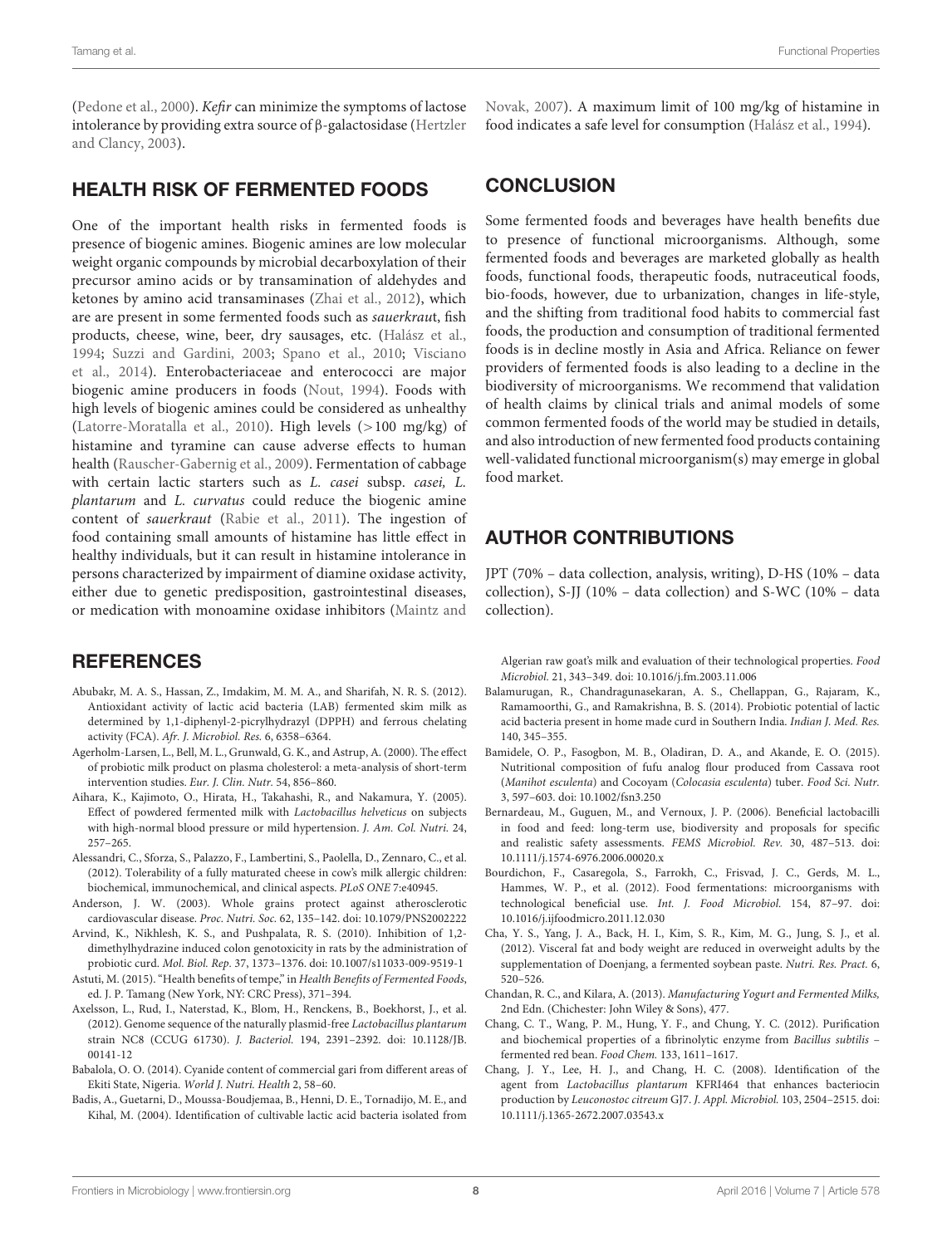- <span id="page-8-7"></span>Chávarri, M., Marañón, I., Ares, R., Ibáñez, F. C., Marzo, F., and Villarán, M. C. (2010). Microencapsulation of a probiotic and prebiotic in alginate-chitosan capsules improves survival in simulated gastro-intestinal conditions. Int. J. Food Microbiol. 142, 185–189. doi: 10.1016/j.ijfoodmicro.2010.06.022
- <span id="page-8-23"></span>Cheigh, H. (1999). Production, characteristics and health functions of kimchi. Acta Horticult. 483, 405–420. doi: 10.17660/ActaHortic.1999.483.47
- <span id="page-8-2"></span>Chen, B., Wu, Q., and Xu, Y. (2014). Filamentous fungal diversity and community structure associated with the solid state fermentation of Chinese Maotai-flavor liquor. Int. J. Food Microbiol. 179, 80–84. doi: 10.1016/j.ijfoodmicro.2014.03.011
- <span id="page-8-15"></span>Chen, Y., Wang, Z., Chen, X., Liu, Y., Zhang, H., and Sun, T. (2010). Identification of angiotensin I-converting enzyme inhibitory peptides from koumiss, a traditional fermented mare's milk. J. Dairy Sci. 93, 884–892.
- <span id="page-8-5"></span>Chettri, R., and Tamang, J. P. (2014). Functional properties of tungrymbai and bekang, naturally fermented soybean foods of North East India. Int. J. Fer. Foods 3, 87–103. doi: 10.5958/2321-712X.2014.01311.8
- <span id="page-8-17"></span>Chiou, R. Y. Y., and Cheng, S. L. (2001). Isoflavone transformation during soybean koji preparation and subsequent miso fermentation supplemented with ethanol and NaCl. J. Agric. Food Chem. 49, 3656–3660. doi: 10.1021/jf001524l
- <span id="page-8-37"></span>Chung, Y. C., Jin, H. M., Cui, Y., Kim, D. S., Jung, J. M., Park, J. I., et al. (2014). Fermented milk of Lactobacillus helveticus IDCC3801 improves cognitive functioning during cognitive fatigue tests in healthy older adults. J. Funct. Foods 10, 465–474. doi: 10.1016/j.jff.2014.07.007
- <span id="page-8-25"></span>Corder, R., Mullen, W., Khan, N. Q., Marks, S. C., Wood, E. G., Carrier, M. J., et al. (2006). Oenology: red wine procyanidins and vascular health. Nature 444:566.
- <span id="page-8-28"></span>Dajanta, K., Apichartsrangkoon, A., Chukeatirote, E., Richard, A., and Frazier, R. A. (2011). Free-amino acid profiles of thua nao, a Thai fermented soybean. Food Chem. 125, 342–347. doi: 10.1016/j.foodchem.2010.09.002
- <span id="page-8-18"></span>Dajanta, K., Chukeatirote, E., Apichartsrangkoon, A., and Frazier, R. A. (2009). Enhanced aglycone production of fermented soybean products by Bacillus species. Acta Biol. Szeged. 53, 93–98.
- <span id="page-8-14"></span>Dajanta, K., Janpum, P., and Leksing, W. (2013). Antioxidant capacities, total phenolics and flavonoids in black and yellow soybeans fermented by Bacillus subtilis: a comparative study of Thai fermented soybeans (thua nao). Int. Food Res. J. 20, 3125–3132.
- <span id="page-8-6"></span>de LeBlanc, A. M., Matar, C., and Perdigón, G. (2007). The application of probiotics in cancer. Br. J. Nutri. 98, S105–S110. doi: 10.1017/S0007114507839602
- <span id="page-8-4"></span>De Mejia, E. G., and Dia, V. P. (2010). The role of nutraceutical proteins and peptides in apoptosis, angiogenesis, and metastasis of cancer cells. Cancer Metast. 29, 511–528. doi: 10.1007/s10555-010-9241-4
- <span id="page-8-19"></span>Ellington, A. A., Berhow, M. A., and Singletary, K. W. (2006). Inhibition of Akt singaling and enhanced ERK1/2 activity are involved in induction of macroautophagy by triterpenoid B-group soyasaponins in colon cancer cells. Carcinogenesis 27, 298–306. doi: 10.1093/carcin/bgi214
- <span id="page-8-0"></span>Farhad, M., Kailasapathy, K., and Tamang, J. P. (2010). "Health aspects of fermented foods," in Fermented Foods and Beverages of the World, eds J. P. Tamang and K. Kailasapathy (New York, NY: CRC Press), 391–414.
- <span id="page-8-34"></span>Feher, J., Lengyel, G., and Lugasi, A. (2007). The cultural history of wine theoretical background to wine therapy. Central Eur. J. Med. 2, 379–391.
- <span id="page-8-32"></span>Fernández-Mar, M. I., Mateos, R., García-Parrilla, M. C., Puertas, B., and Cantos-Villar, E. (2012). Bioactive compounds in wine: Resveratrol, hydroxytyrosol and melatonin: a review. Food Chem. 130, 797–813.
- <span id="page-8-29"></span>Ferruzzi, M. G., and Blakeslee, J. (2007). Digestion, absorption, and cancer preventative activity of dietary chlorophyll derivatives. Nutr. Res. 27, 1–12. doi: 10.1016/j.nutres.2006.12.003
- <span id="page-8-41"></span>Fukagawa, N. K., Anderson, J., Young, V. R., and Minaker, K. L. (1990). Highcarbohydrate, high-fiber diets increase peripheral insulin sensitivity in healthy young and old adults. Am. J. Clin. Nutri. 52, 524-528.
- <span id="page-8-10"></span>Gaggia, F., Di Gioia, D., Baffoni, L., and Biavati, B. (2011). The role of protective and probiotic cultures in food and feed and their impact in food safety. Trends Food Sci. Technol. 22, 58–66. doi: 10.1016/j.tifs.2011. 03.003
- <span id="page-8-9"></span>García-Ruiz, A., Esteban-Fernández, D. G. A., Requena, T., Bartolomé, B., and Moreno-Arribas, M. V. (2014). Assessment of probiotics properties in lactic acid bacteria isolated from wine. Food Microbiol. 44, 220–225. doi: 10.1016/j.fm.2014.06.015
- <span id="page-8-27"></span>Ghosh, D., and Chattopadhyay, P. (2011). Preparation of idli batter, its properties and nutritional improvement during fermentation. J. Food Sci. Technol. 48, 610–615. doi: 10.1007/s13197-010-0148-4
- <span id="page-8-36"></span>Goldin, B. R., and Gorbach, S. L. (1984). The effect of milk and lactobacillus feeding on human intestinal bacterial enzyme activity. American. J. Clin. Nutri. 39, 756–761.
- <span id="page-8-38"></span>Granier, A., Goulet, O., and Hoarau, C. (2013). Fermentation products: immunological effects on human and animal models. Pediatr. Res. 74, 238–244. doi: 10.1038/pr.2013.76
- <span id="page-8-12"></span>Grosu-Tudor, S. S., and Zamfir, M. (2013). Functional properties of LAB isolated from Romanian fermented vegetables. Food Biotechnol. 27, 235–248. doi: 10.1080/08905436.2013.811082
- <span id="page-8-22"></span>Gupta, M., Khetarpaul, N., and Chauhan, B. M. (1992). Rabadi fermentation of wheat: changes in phytic acid content and in vitro digestibility. Plant Foods Hum. Nutri. 42, 109–116. doi: 10.1007/BF02196463
- <span id="page-8-43"></span>Halász, A., Baráth, A., Simon-Sarkadi, L., and Holzapfel, W. H. (1994). Biogenic amines and their production by microorganisms in food. Trends Food Sci. Technol. 5, 42–49. doi: 10.1016/0924-2244(94)90070-1
- <span id="page-8-24"></span>Han, E. S., Kim, H. J., and Choi, H. K. (2015). "Health benefits of Kimchi," in Health Benefits of Fermented Foods, ed. J. P. Tamang (New York: CRC Press), 343–370.
- <span id="page-8-40"></span>Han, S., Kang, G., Ko, Y., Kang, H., Moon, S., Ann, Y., et al. (2012). Fermented fish oil suppresses T helper 1/2 cell response in a mouse model of atopic dermatitis via generation of CD4+CD25+Foxp3+ T cells. BMC Immunol 13:44.
- <span id="page-8-33"></span>Hermosilla, J. A. G., Jha, H. C., Egge, H., and Mahmud, M. (1993). Isolation and characterization of hydroxymethylglutaryl coenzyme A reductase inhibitors from fermented soybean extracts. J. Clin. Biochem. Nutri. 15, 163–174. doi: 10.3164/jcbn.15.163
- <span id="page-8-42"></span>Hertzler, S. R., and Clancy, S. M. (2003). Kefir improves lactose digestion and tolerance in adults with lactose maldigestion. J. Am. Diet Assoc. 103, 582–587. doi: 10.1053/jada.2003.50111
- <span id="page-8-21"></span>Hesseltine, C. W. (1983). Microbiology of oriental fermented foods. Ann. Rev. Microbiol. 37, 575–601. doi: 10.1146/annurev.mi.37.100183.003043
- <span id="page-8-3"></span>Hill, C., Guarner, F., Reid, G., Gibson, G. R., Merenstein, D. J., Pot, B., et al. (2014). Expert consensus document: the international scientific association for probiotics and prebiotics consensus statement on the scope and appropriate use of the term probiotic. Nat. Rev. Gastroenterol. Hepatol. 11, 506–514. doi: 10.1038/nrgastro.2014.66
- <span id="page-8-26"></span>Holzapfel, W. H., Giesen, R., and Schillinger, U. (1995). Biological preservation of foods with reference to protective cultures, bacteriocins and food-grade enzymes. Int. J. Food Microbiol. 24, 343–362. doi: 10.1016/0168-1605(94) 00036-6
- <span id="page-8-1"></span>Holzapfel, W. H., and Wood, B. J. B. (2014). Lactic Acid Bacteria: Biodiversity and Taxonomy. (New York, NY: Wiley-Blackwell), 632.
- <span id="page-8-39"></span>Hong, W., Chen, Y., and Chen, M. (2010). The antiallergic effect of kefir Lactobacilli. J. Food Sci. 75, H244–H253.
- <span id="page-8-13"></span>Hur, J. W., Hyun, H. H., Pyun, Y. R., Kim, T. S., Yeo, I. H., and Park, H. D. (2000). Identification and partial characterization of lacticin bh5, a bacteriocin produced by Lactococcus lactis BH5 isolated from Kimchi. J. Food Protect. 63, 1707–1712.
- <span id="page-8-16"></span>Ichimura, T., Hu, J., Aita, D. O., and Maruyama, S. (2003). Angiotensin I-Converting enzyme inhibitory activity and insulin secretion stimulative activity of fermented fish sauce. J. Biosci. Bioengineer. 96, 496–499. doi: 10.1016/S1389-1723(03)70138-8
- <span id="page-8-20"></span>Ishii, Y., and Tanizawa, H. (2006). Effects of soyasaponins on lipid peroxidation through the secretion of thyroid hormones. Biol. Pharm. Bull. 29, 1759–1763. doi: 10.1248/bpb.29.1759
- <span id="page-8-31"></span>Jackson, R. S. (2008). Wine Science: Principles and Applications, 3rd Edn. London: Academic Press, 686–706.
- <span id="page-8-35"></span>Jakubczyk, A., Karaś, M., Baraniak, B., and Pietrzak, M. (2013). The impact of fermentation and in vitro digestion on formation angiotensin converting enzyme (ACE) inhibitory peptides from pea proteins. Food Chem. 141, 3774– 3780. doi: 10.1016/j.foodchem.2013.06.095
- <span id="page-8-30"></span>Jeong, J., Junga, H., Leea, S., Leea, H., Hwanga, K. T., and Kimb, T. (2010). Antioxidant, anti-proliferative and anti-inflammatory activities of the extracts from black raspberry fruits and wine. Food Chem. 123, 338–344.
- <span id="page-8-8"></span>Ji, Y., Kim, H., Park, H., Lee, J., Lee, H., Shin, H., et al. (2013). Functionality and safety of lactic bacterial strains from Korean kimchi. Food Control 31, 467–473. doi: 10.1016/j.foodcont.2012.10.034
- <span id="page-8-11"></span>Jiang, J., Shi, B., Zhu, D., Cai, Q., Chen, Y., Li, J., et al. (2012). Characterization of a novel bacteriocin produced by Lactobacillus sakei LSJ618 isolated from traditional Chinese fermented radish. Food Control 23, 338–344.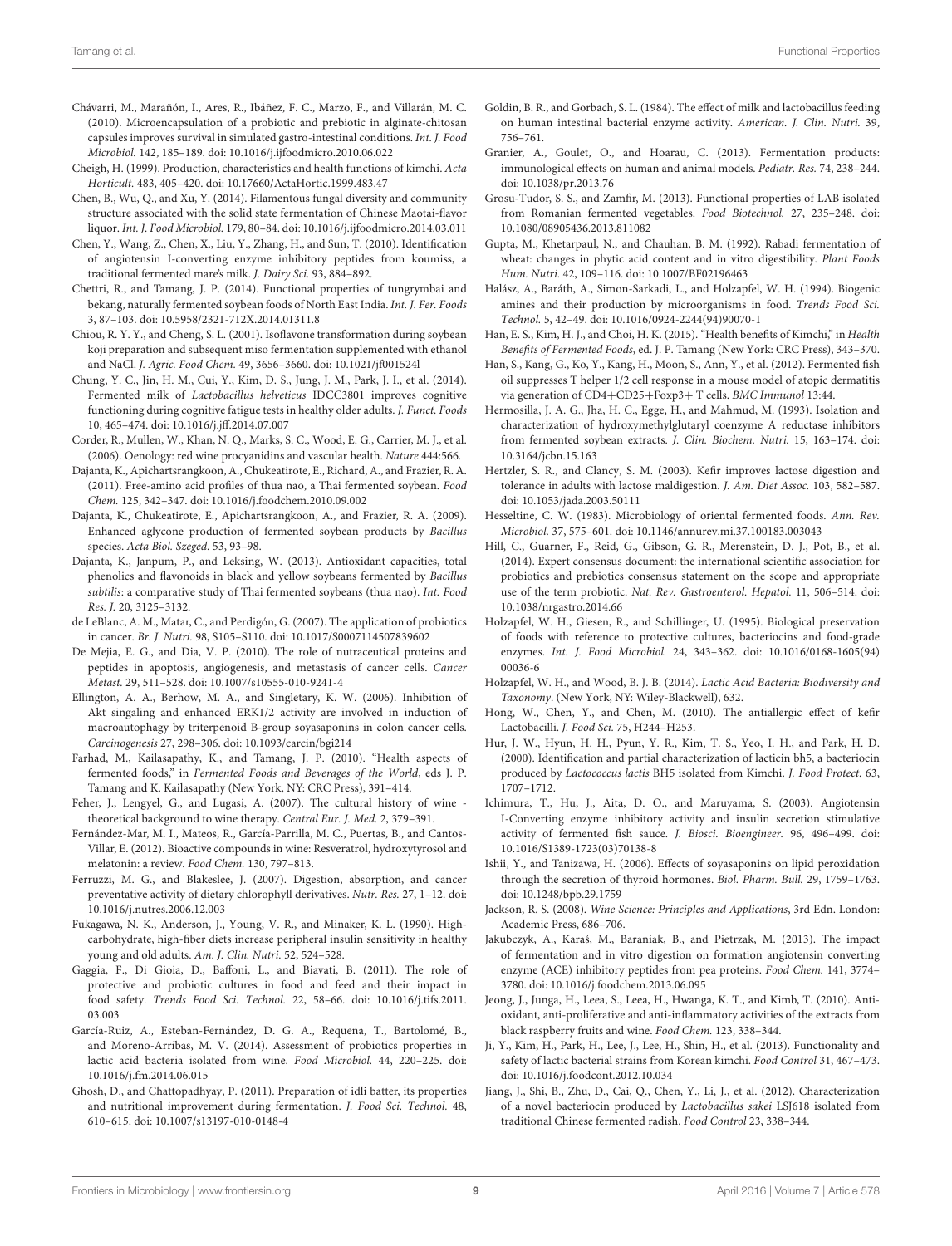- <span id="page-9-26"></span>Jung, J. Y., Lee, S. H., Jin, H. M., Hahn, Y., Madsen, E. L., and Jeon, C. O. (2013). Metatranscriptomic analysis of lactic acid bacterial gene expression during kimchi fermentation. Int. J. Food Microbiol. 163, 171–179. doi: 10.1016/j.ijfoodmicro.2013.02.022
- <span id="page-9-22"></span>Jung, S. J., Park, S. H., Choi, E. K., Cha, Y. S., Cho, B. H., Kim, Y. G., et al. (2014). Beneficial effects of Korean traditional diets in hypertensive and Type 2 diabetic patients. J. Med. Food 17, 161–171. doi: 10.1089/jmf.2013.3042
- <span id="page-9-24"></span>Keuth, S., and Bisping, B. (1994). Vitamin B12 production by Citrobacter freundii or Klebsiella pneumoniae during tempeh fermentation a proof of enterotoxin absence by PCR. Appl. Environ. Microbiol. 60, 1495–1499.
- <span id="page-9-6"></span>Khan, H., Flint, S., and Yu, P. L. (2010). Enterocins in food preservation. Int. J. Food Microbiol. 141, 1–10. doi: 10.1016/j.ijfoodmicro.2010.03.005
- <span id="page-9-27"></span>Kiers, J. L., Van laeken, A. E. A., Rombouts, F. M., and Nout, M. J. R. (2000). In vitro digestibility of Bacillus fermented soya bean. Int. J. Food Microbiol. 60, 163–169.
- <span id="page-9-21"></span>Kim, E. K., An, S. Y., Lee, M. S., Kim, T. H., Lee, H. K., Hwang, W. S., et al. (2011). Fermented kimchi reduces body weight and improves metabolic parameters in overweight and obese patients. Nutri. Res. 31, 436–443. doi: 10.1016/j.nutres.2011.05.011
- <span id="page-9-30"></span>Kim, H. J., Lee, J. S., Chung, H. Y., Song, S. H., Suh, H., Noh, J. S., et al. (2007). 3-(4'-Hydroxyl-3', 5'-dimethoxyphenyl) propionic acid, an active principle of kimchi, inhibits development of atherosclerosis in rabbits. J. Agric. Food Chem. 55, 10486–10492. doi: 10.1021/jf072454m
- <span id="page-9-20"></span>Kim, J. H., Ryu, J. D., and Song, Y. O. (2002). The effect of kimchi intake on free radical production and the inhibition of oxidation in young adults and the elderly people. Korean J. Commun. Nutri. 7, 257–265.
- <span id="page-9-25"></span>Kim, K. Y., and Hahm, Y. T. (2002). Recent studies about physiological functions of Chungkkokjang and Functional enhancement with genetic engineering. Instit. Mol. Biol. Genet. 16, 1–18.
- <span id="page-9-3"></span>Kotb, E. (ed.). (2012). "Springer briefs microbiol," in Fibrinolytic Bacterial Enzymes with Thrombolytic Activity (Berlin: Springer).
- <span id="page-9-36"></span>Kris-Etherton, P. M., Hecker, K. D., Bonanome, A., Coval, S. M., Binkoski, A. E., Hilpert, K. F., et al. (2002). Bioactive compounds in foods: their role in the prevention of cardiovascular disease and cancer. Am. J. Med. 113, 71S–88S. doi: 10.1016/S0002-9343(01)00995-0
- <span id="page-9-0"></span>Kubo, Y., Rooney, A. P., Tsukakoshi, Y., Nakagawa, R., Hasegawa, H., and Kimura, K. (2011). Phylogenetic analysis of Bacillus subtilis strains applicable to natto (fermented soybean) production. Appl. Environ. Microbiol. 77, 6463– 6469. doi: 10.1128/AEM.00448-11
- <span id="page-9-13"></span>Kudou, S., Fleury, Y., Welti, D., Magnolato, D., Uchida, T., Kitamura, K., et al. (1991). Malonyl isoflavone glycosides in soybean seeds (Glycine max Merrill). Agric. Biol. Chem. 55, 2227–2233. doi: 10.1271/bbb1961.55.2227
- <span id="page-9-16"></span>Kwak, C. S., Park, S., and Song, K. Y. (2012). Doenjang, a fermented soybean paste, decreased visceral fat accumulation and adipocyte size in rats fed with high fat diet more effectively than nonfermented soybeans. J. Med. Food 15, 1–9. doi: 10.1089/jmf.2010.1224
- <span id="page-9-28"></span>Kwak, S. H., Cho, Y. M., Noh, G. M., and Om, A. S. (2014). Cancer preventive potential of Kimchi lactic acid bacteria (Weissella cibaria, Lactobacillus plantarum). J. Cancer Prevent. 19, 253–258. doi: 10.15430/JCP.2014.19.4.253
- <span id="page-9-18"></span>Lambri, M., Fumi, M. D., Roda, A., and de Faveri, D. (2013). Improved processing methods to reduce the total cyanide content of cassava roots from Burundi. Afr. J. Biotechnol. 12, 2685–2691.
- <span id="page-9-41"></span>Latorre-Moratalla, M. L., Bover-Cid, S., Talon, R., Garriga, M., Aymerich, T., Zanardi, E., et al. (2010). Strategies to reduce biogenic amine accumulation in traditional sausage manufacturing. Food Sci. Technol. 43, 20–25.
- <span id="page-9-32"></span>Lee, C. H. (2004). Creative fermentation technology for the future. J. Food Sci. 69, 33–34.
- <span id="page-9-19"></span>Lee, H., Yoon, H., Ji, Y., Kim, H., Park, H., Lee, J., et al. (2011). Functional properties of Lactobacillus strains isolated from kimchi. Int. J. Food Microbiol. 145, 155–161. doi: 10.1016/j.ijfoodmicro.2010.12.003
- <span id="page-9-29"></span>Lee, H. R., and Lee, J. M. (2009). Anti-stress effects of kimchi. Food Sci. Biotechnol. 18, 25–30.
- <span id="page-9-7"></span>Lee, J. K., Jung, D. W., Kim, Y. J., Cha, S. K., Lee, M. K., Ahn, B. H., et al. (2009). Growth inhibitory effect of fermented kimchi on food-borne pathogens. Food Sci. Biotechnol. 18, 12–17.
- <span id="page-9-35"></span>Lee, J. W., Shin, J. G., Kim, E. H., Kang, H. E., Yim, I. B., Kim, J. Y., et al. (2004). Immunomodulatory and antitumor effects in vivo by the cytoplasmic fraction of Lactobacillus casei and Bifidobacterium longum. J. Vet. Sci. 5, 41–48.
- <span id="page-9-39"></span>Lee, Y. J., Kim, J. E., Kwak, M. H., Go, J., Kim, D. S., Son, H. J., et al. (2014). Quantitative evaluation of the therapeutic effect of fermented soybean products containing high concentration of GABA on phtalic anhydride-induced atopic dermatitis in IL4/Luc/CNS-1 Tg mice. Int. J. Mol. Med. 33, 1185–1194.
- <span id="page-9-14"></span>Lee, Y. W., Kim, J. D., Zheng, J. Z., and Row, K. H. (2007). Comparisons of isoflavones from Korean and Chinese soybean and processed products. Biochem. Eng. J. 36, 49–53. doi: 10.1016/j.bej.2006.06.009
- <span id="page-9-23"></span>Liem, I. T. H., Steinkraus, K. H., and Cronk, T. C. (1977). Production of vitamin B12 in tempeh, a fermented soybean food. Appl. Environ. Microbiol. 34, 773–776.
- <span id="page-9-38"></span>Lim, J., Seo, B. J., Kim, J. E., Chae, C. S., Im, S. H., Hahn, Y. S., et al. (2011). Characteristics of immunomodulation by a Lactobacillus sakei proBio65 isolated from Kimchi. Korean J. Microbiol. Biotechnol. 39, 313–316.
- <span id="page-9-34"></span>Lim, J. H., Jung, E. S., Choi, E. K., Jeong, D. Y., Seung-Wha, J. O., Jin, J. H., et al. (2014). Supplementation with Aspergillus oryzae-fermented kochujang lowers serum cholesterol in subjects with hyperlipidemia. Clin. Nutri. 34, 383-387. doi: 10.1016/j.clnu.2014.05.013
- <span id="page-9-4"></span>Lim, S.-M., and Im, D. S. (2009). Screening and characterization of probiotic lactic acid bacteria isolated from Korean fermented foods. J. Microbiol. Biotechnol. 19, 178–186. doi: 10.4014/jmb.0804.269
- <span id="page-9-9"></span>Liu, C. F., and Pan, T. M. (2010). In vitro effects of lactic acid bacteria on cancer cell viability and antioxidant activity. J. Food Drug Anal. 18, 77–86.
- <span id="page-9-15"></span>Lu, Y., Wang, W., Shan, Y., Zhiqiang, E., and Wang, L. (2009). Study on the inhibition of fermented soybean to cancer cells. J. Northeast Agric. Univ. 16, 25–28.
- <span id="page-9-1"></span>Lv, X. C., Huang, X. L., Zhang, W., Rao, P. F., and Ni, L. (2013). Yeast diversity of traditional alcohol fermentation starters for Hong Qu glutinous rice wine brewing, revealed by culture-dependent and culture-independent methods. Food Control 34, 183–190. doi: 10.1016/j.foodcont.2013.04.020
- <span id="page-9-5"></span>Macouzet, M., Lee, B. H., and Robert, N. (2009). Production of conjugated linoleic acid by probiotic Lactobacillus acidophilus La-5. J. Appl. Microbiol. 106, 1886–1891. doi: 10.1111/j.1365-2672.2009.04164.x
- <span id="page-9-42"></span>Maintz, L., and Novak, N. (2007). Histamine and histamine intolerance. Am. J. Clin. Nutr. 85, 1185–1196.
- <span id="page-9-31"></span>Martinez-Villaluenga, C., Peñas, E., Sidro, B., Ullate, M., Frias, J., and Vidal-Valverde, C. (2012). White cabbage fermentation improves ascorbigen content, antioxidant and nitric oxide production inhibitory activity in LPS-induced macrophages. LWT-Food Sci. Technol. 46, 77–83. doi: 10.1016/j.lwt.2011.10.023
- <span id="page-9-17"></span>Meerak, J., Lida, H., Watanabe, Y., Miyashita, M., Sato, H., Nakagawa, Y., et al. (2007). Phylogeny of poly-γ-glutamic acid-producing Bacillus strains isolated from fermented soybean foods manufactured in Asian countries. J. Gen. Appl. Microbiol. 53, 315–323. doi: 10.2323/jgam.53.315
- <span id="page-9-2"></span>Meira, S. M. M., Daroit, D. J., and Helfer, V. E. (2012). Bioactive peptides in water soluble extract of ovine cheese from southern Brazil and Uruguay. Food Res. Int. 48, 322–329. doi: 10.1016/j.foodres.2012.05.009
- <span id="page-9-11"></span>Meyer, J., Butikofer, U., Walther, B., Wechsler, D., and Sieber, R. (2009). Hot topic: changes in angiotensin-converting enzyme inhibition and concentration of the teripeptides Val-Pro-Pro and Ile-Pro-Pro during ripening of different Swiss cheese varieties. J. Dairy Sci. 92, 826–836. doi: 10.3168/jds.2008-1531
- <span id="page-9-40"></span>Meyer, K., Kushi, L., Jacobs, D., Slavin, J., Sellers, T., and Folsom, A. (2000). Carbohydrates, dietary fiber, and incidence of type 2 diabetes in older women. Am. J. Clin. Nutri. 71, 921–930.
- <span id="page-9-12"></span>Mine, Y., Wong, A. H. K., and Jiang, B. (2005). Fibrinolytic enzymes in Asian traditional fermented foods. Food Res. Int. 38, 243–250. doi: 10.1016/j.foodres.2004.04.008
- <span id="page-9-8"></span>Mitra, S., Chakrabartty, P. K., and Biswas, S. R. (2010). Potential production and preservation of dahi by Lactococcus lactis W8, a nisin-producing strain. LWT-Food Sci. Technol. 43, 337–342. doi: 10.1016/j.lwt.2009.08.013
- <span id="page-9-33"></span>Mo, H., Zhu, Y., and Chen, Z. (2008). Review. Microbial fermented tea – a potential source of natural food preservatives. Trends Food Sci. Technol. 19, 124–130. doi: 10.1016/j.tifs.2007.10.001
- <span id="page-9-10"></span>Mogensen, G., Salminen, S., O'Brien, J., Ouwehand, A., Holzapfel, W., Shortt, C., et al. (2002). Inventory of micro-organisms with a documented history of use in food. Bulletin 377, 10–19.
- <span id="page-9-37"></span>Mohania, D., Kansal, V. K., Sagwal, R., and Shah, D. (2013). Anticarcinogenic effect of probiotic dahi and piroxicam on DMH-induced colorectal carcinogenesis in Wister rats. Am. J. Cancer Ther. Pharmacol. 1, 8–24.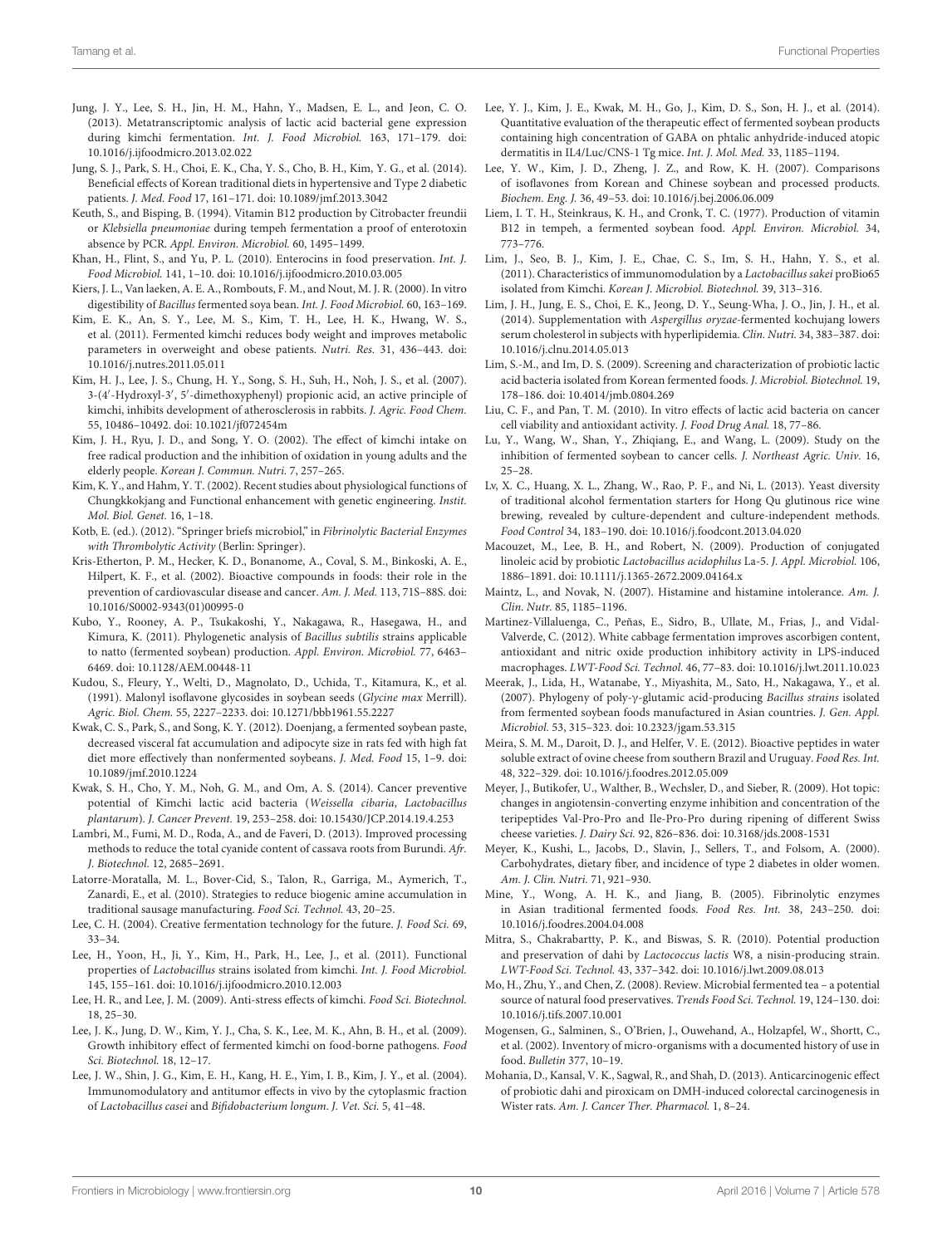<span id="page-10-6"></span>Moktan, B., Saha, J., and Sarkar, P. K. (2008). Antioxidant activities of soybean as affected by Bacillus-fermentation to Kinema. Food Res. Int. 4, 586-593.

- <span id="page-10-1"></span>Monteagudo-Mera, A., Rodríguez-Aparicio, L., Rúa, J., Martínez- Blanco, H., Navasa, N., García-Armesto, M. R., et al. (2012). In vitro evaluation of physiological probiotic properties of different lactic acid bacteria strains of dairy and human origin. J. Funct. Foods 4, 531–541. doi: 10.1016/j.jff.2012.02.014
- <span id="page-10-16"></span>Montriwong, A., Kaewphuak, S., Rodtong, S., and Roytrakul, S. (2012). Novel fibrinolytic enzymes from Virgibacillus halodenitrificans SK1-3-7 isolated from fish sauce fermentation. Process. Biochem. 47, 2379–2387. doi: 10.1007/s12010- 015-1591-5
- <span id="page-10-14"></span>Moslehishad, M., Ehsani, M. R., and Salami, M. (2013). The comparative assessment of ACE- inhibitory and antioxidant activities of peptide fractions obtained from fermented camel and bovine milk by Lactobacillus rhamnosus PTCC1637. Int. Dairy Res. 29, 82–87. doi: 10.1016/j.idairyj.2012. 10.015
- <span id="page-10-19"></span>Murata, M., Houdai, T., Yamamoto, H., Matsumori, M., and Oishi, T. (2006). Membrane interaction of soyasaponins in association with their antioxidation effect –analysis of biomembrane interaction. Soy Protein Res. 9, 82–86.
- <span id="page-10-25"></span>Nagai, T. (2015). "Health benefits of Natto," in Health Benefits of Fermented Foods, ed. J. P. Tamang (New York, NY: CRC Press), 433–453.
- <span id="page-10-11"></span>Nagai, T., and Tamang, J. P. (2010). "Fermented soybeans and non-soybeans legume foods," in Fermented Foods and Beverages of the World, eds J. P. Tamang and K. Kailasapathy (New York, NY: CRC Press), 191–224.
- <span id="page-10-17"></span>Nakajima, N., Nozaki, N., Ishihara, K., Ishikawa, A., and Tsuji, H. (2005). Analysis of isoflavone content in tempeh: a fermented soybean product, and preparation of a new isoflavone-enriched tempeh. J. Biosci. Bioeng. 100, 685–687. doi: 10.1263/jbb.100.685
- <span id="page-10-34"></span>Nakamura, Y., Masuda, O., and Takano, T. (1996). Decrease of tissue angiotensin I-converting enzyme activity upon feeding sour milk in spontaneously hypertensive rats. Biosci. Biotechnol. Biochem. 60, 488–489. doi: 10.1271/bbb.60.488
- <span id="page-10-30"></span>Nikkuni, S., Karki, T. B., Vilku, K. S., Suzuki, T., Shindoh, K., Suzuki, C., et al. (1995). Mineral and amino acid contents of kinema, a fermented soybean food prepared in Nepal. Food Sci. Technol. Int. 1, 107–111. doi: 10.3136/fsti9596t9798.1.107
- <span id="page-10-22"></span>Nishito, Y., Osana, Y., Hachiya, T., Popendorf, K., Toyoda, A., Fujiyama, A., et al. (2010). Whole genome assembly of a natto production strain Bacillus subtilis natto from very short read data. BMC Genomics 11:243. doi: 10.1186/1471- 2164-11-243
- <span id="page-10-23"></span>Nout, M. J. R. (1994). Fermented foods and food safety. Food Res. Int. 27, 291–298. doi: 10.1016/0963-9969(94)90097-3
- <span id="page-10-15"></span>Nout, M. J. R., and Aidoo, K. E. (2002). "Asian fungal fermented food," in The Mycota, ed. H. D. Osiewacz (New York: Springer-Verlag), 23–47.
- <span id="page-10-7"></span>Nurrahman, Astuti, M., Suparmo, M., and Soesatyo, H. N. E. (2013). The role of black soybean tempe in increasing antioxidant enzyme activity and human lymphocyte proliferation in vivo. Int. J. Curr. Microbiol. Appl. Sci. 2, 316–327.
- <span id="page-10-28"></span>Okada, N. (1989). Role of microorganism in tempeh manufacture. Isolation of vitamin B12 producing bacteria. Japan Agric. Res. Q. 22, 310–316.
- <span id="page-10-20"></span>Omizu, Y., Tsukamoto, C., Chettri, R., and Tamang, J. P. (2011). Determination of saponin contents in raw soybean and fermented soybean foods of India. J. Sci. Indus. Res. 70, 533–538.
- <span id="page-10-21"></span>Oppermann-Sanio, F. B., and Steinbüchel, A. (2002). Occurence, functions and biosynthesis of polyamides in microorganisms and biotechnological productions. Naturwissenschaften 89, 11–22. doi: 10.1007/s00114-001- 0280-0
- <span id="page-10-36"></span>Orel, R., and Trop, T. K. (2014). Intestinal microbiota, probiotics and prebiotics in inflammatory bowel disease. World J. Gastroenterol. 20, 11505–11524. doi: 10.3748/wjg.v20.i33.11505
- <span id="page-10-33"></span>Otes, S., and Cagindi, O. (2003). Kefir: a probiotic dairy-composition, nutritional and therapeutic aspects. Pakistan J. Nutri. 2, 54–59. doi: 10.3923/pjn.2003.54.59
- <span id="page-10-2"></span>Ouwehand, A. C., Salminen, S., and Isolauri, E. (2002). Probiotics: an overview of beneficial effects. Antonie Van Leeuwen 82, 279–289. doi: 10.1023/A:1020620607611
- <span id="page-10-13"></span>Papadimitriou, C. G., Vafopoulou-Mastrojiannaki, A., Silva, S. V., Gomes, A. M., Malcata, F. X., and Alichanidis, E. (2007). Identification of peptides in traditional and probiotic sheep milk yoghurt with angiotensin I-converting enzyme (ACE)-inhibitory activity. Food Chem. 105, 647–656. doi: 10.3168/jds.2015-9336
- <span id="page-10-27"></span>Park, J. A., Tirupathi Pichiah, P. B., Yu, J. J., Oh, S. H., Daily, J. W. III, and Cha, Y. S. (2012). Anti-obesity effect of kimchi fermented with Weissella koreensis OK1-6 as starter in high-fat diet-induced obese C57BL/6J mice. J. Appl. Microbiol. 113, 1507–1516. doi: 10.1111/jam.12017
- <span id="page-10-26"></span>Park, J. E., Moon, Y. J., and Cha, Y. S. (2008). Effect of functional materials producing microbial strains isolated from Kimchi on antiobesity and inflammatory cytokines in 3T3-L1 preadipocytes. FASEB J. 23:111.
- <span id="page-10-8"></span>Park, J. M., Shin, J. H., Gu, J. G., Yoon, S. J., Song, J. C., Jeon, W. M., et al. (2011). Effect of antioxidant activity in kimchi during a short-term and over-ripening fermentation period. J. Biosci. Bioeng. 112, 356–359. doi: 10.1016/j.jbiosc.2011.06.003
- <span id="page-10-24"></span>Park, K. Y., Jeong, J. K., Lee, Y. E., and Daily, J. W. III (2014). Health benefits of kimchi (Korean fermented vegetables) as a probiotic food. J. Med. Foods 17, 6–20. doi: 10.1089/jmf.2013.3083
- <span id="page-10-4"></span>Patel, A., Prajapati, J. B., Holst, O., and Ljungh, A. (2014). Determining probiotic potential of exopolysaccharide producing LAB isolated from vegetables and traditional Indian fermented food products. Food Biosci. 5, 27–33. doi: 10.1016/j.fbio.2013.10.002
- <span id="page-10-35"></span>Pattanagul, P., Pinthong, R., Phianmongkhol, A., and Tharatha, S. (2008). Mevinolin, citrinin and pigments of adlay angkak fermented by Monascus sp. Int. J. Food Microbiol. 126, 20–23. doi: 10.1016/j.ijfoodmicro.2008. 04.019
- <span id="page-10-18"></span>Paucar-Menacho, L. M., Amaya-Farfan, J., Berhow, M. A., Mandarino, J. M. G., de Mejia, E., and Chang, Y. K. (2010). A high-protein soybean cultivar contains lower isoflavones and saponins but higher minerals and bioactive peptides than a low-protein cultivar. Food Chem. 120, 15–21. doi: 10.1016/j.foodchem.2009.09.062
- <span id="page-10-37"></span>Pedone, C. A., Arnaud, C. C., Postaire, E. R., Bouley, C. F., and Reinert, P. (2000). Multicentric study of the effect of milk fermented by Lactobacillus casei on the incidence of diarrhoea. Int. J. Clin. Pract. 54, 568–571.
- <span id="page-10-31"></span>Peñas, E., Limón, R. I., Vidal-Valverde, C., and Frias, J. (2013). Effect of storage on the content of indole-glucosinolate breakdown products and vitamin C of sauerkrauts treated by high hydrostatic pressure. LWT-Food Sci. Technol. 53, 285–289. doi: 10.1016/j.lwt.2013.01.015
- <span id="page-10-0"></span>Perna, A., Intaglietta, I., Simonetti, A., and Gambacorta, E. (2013). Effect of genetic type and casein halotype on antioxidant activity of yogurts during storage. J. Dairy Sci. 96, 1–7. doi: 10.3168/jds.2012-5859
- <span id="page-10-10"></span>Phelan, M., and Kerins, D. (2011). The potential role of milk derived peptides in cardiovascular diseases. Food Funct. 2, 153–167. doi: 10.1039/c1fo10017c
- <span id="page-10-5"></span>Ping, S. P., Shih, S. C., Rong, C. T., and King, W. Q. (2012). Effect of isoflavone aglycone content and antioxidation activity in natto by various cultures of Bacillus subtilis during the fermentation period. J. Nutri. Food Sci. 2:153. doi: 10.4172/2155-9600.1000153
- <span id="page-10-9"></span>Qian, B., Xing, M., Cui, L., Deng, Y., Xu, Y., Huang, M., et al. (2011). Antioxidant, antihypertensive, and immunomodulatory activities of peptide fraction from fermented skim milk with Lactobacillus delbrueckii ssp bulgaricus LB340. J. Dairy Res. 78, 72–79. doi: 10.1017/S0022029910000889
- <span id="page-10-12"></span>Quiros, A., Hernandez-Ledesma, B., Ramos, M., Amigo, L., and Recio, I. (2005). Angiotensin-converting enzyme inhibitory activity of peptides derived from caprine kefir. J. Dairy Sci. 88, 3480–3487. doi: 10.3168/jds.S0022- 0302(05)73032-0
- <span id="page-10-39"></span>Rabie, M. A., Siliha, H., El-Saidy, S., El-Badawy, A. A., and Malcata, F. X. (2011). Reduced biogenic amine contents in sauerkraut via addition of selected LAB. Food Chem. 129, 1778–1782. doi: 10.1016/j.foodchem.2011. 05.106
- <span id="page-10-32"></span>Ramadori, G., Gautron, L., Fujikawa, T., Claudia, R., Vianna, J., Elmquist, E., et al. (2009). Central administration of resveratrol improves diet-induced diabetes. Endocrinology 150, 5326–5333. doi: 10.1210/en.2009-0528
- <span id="page-10-29"></span>Ramrez, J. F., Sanchez-Marroquin, A., Alvarez, M. M., and Valyasebi, R. (2004). "Industrialization of Mexican pulque," in Industrialization of Indigenous Fermented Foods, 2nd Edn, ed. K. Steinkraus (New York, NY: Marcel Deckker), 547–586.
- <span id="page-10-3"></span>Ranadheera, R., Baines, S., and Adams, M. (2010). Importance of food in probiotic efficacy. Food Res. Int. 43, 1–7. doi: 10.1016/j.foodres.2009.09.009
- <span id="page-10-38"></span>Rauscher-Gabernig, E., Grossgut, R., Bauer, F., and Paulsen, P. (2009). Assessment of alimentary histamine exposure of consumers in Austria and development of tolerable levels in typical foods. Food Control 20, 423–429. doi: 10.1016/j.foodcont.2008.07.011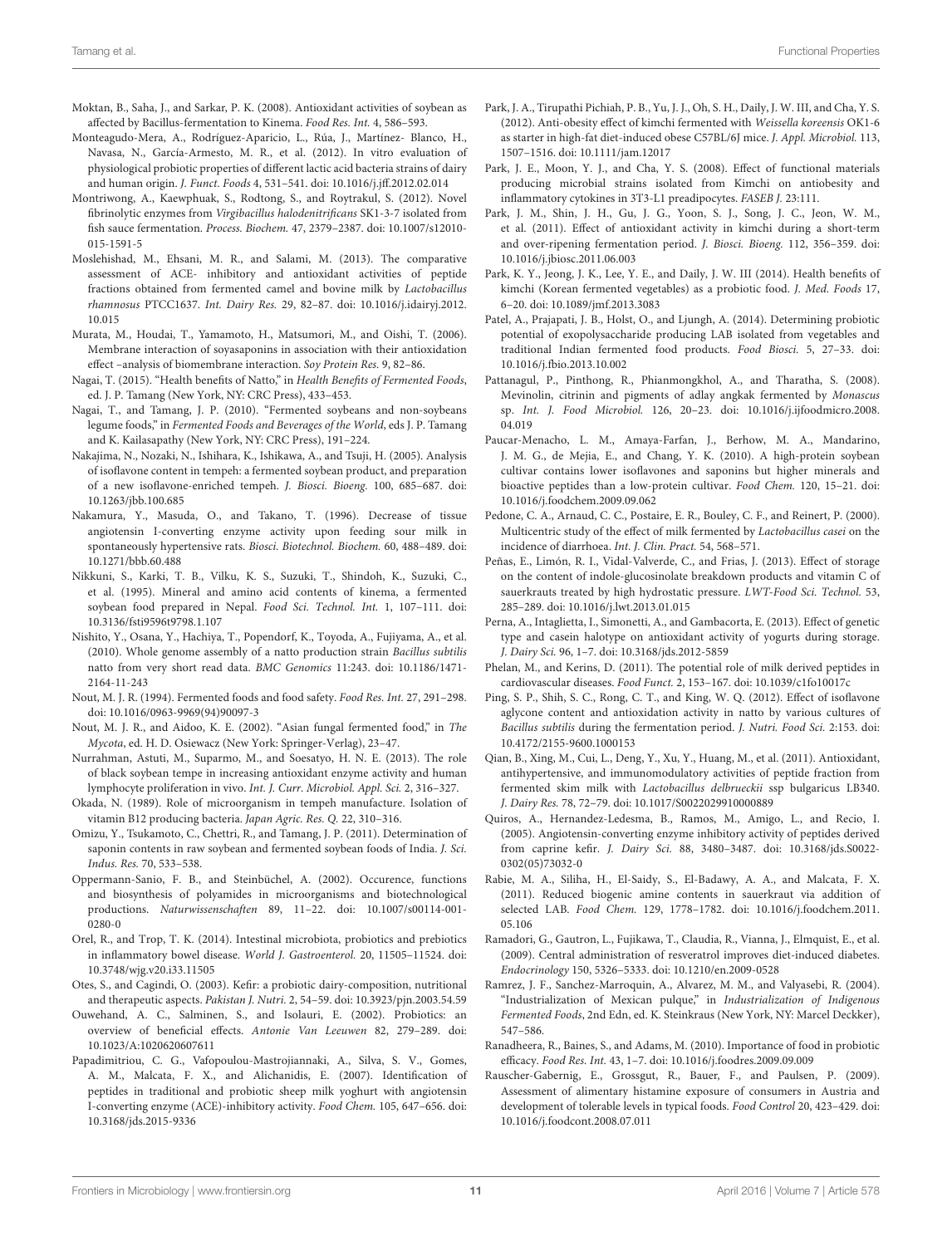- <span id="page-11-24"></span>Reddy, N. R., and Salunkhe, D. K. (1980). Effect of fermentation on phytate phosphorus, and mineral content in black gram, rice, and black gram and rice blends. J. Food Sci. 45, 1708–1712. doi: 10.1111/j.1365-2621.1980.tb07594.x
- <span id="page-11-5"></span>Saad, N., Delattre, C., Urdaci, M., Schmitter, J. M., and Bressollier, P. (2013). An overview of the last advances in probiotic and prebiotic field. LWT Food Sci. Technol. 50, 1–16. doi: 10.1016/j.lwt.2012.05.014
- <span id="page-11-13"></span>Sabeena, F. K. H., Baron, C. P., Nielsen, N. S., and Jacobsen, C. (2010). Antioxidant activity of yoghurt peptides: part 1-in vitro assays and evaluation in ω-3 enriched milk. Food Chem. 123, 1081–1089. doi: 10.1016/j.foodchem.2010.05.067
- <span id="page-11-22"></span>Sanchez, P. C. (2008). Philippine Fermented Foods: Principles and Technology. (Quezon City: University of the Philippines Press), 511.
- <span id="page-11-23"></span>Sarkar, P. K., Jones, L. J., Craven, G. S., and Somerset, S. M. (1997). Oligosaccharides profile of soybeans during kinema production. Lett. Appl. Microbiol. 24, 337–339. doi: 10.1046/j.1472-765X.1997.00035.x
- <span id="page-11-28"></span>Sarkar, P. K., Morrison, E., Tingii, U., Somerset, S. M., and Craven, G. S. (1998). B-group vitamin and mineral contents of soybeans during kinema production. J. Sci. Food Agric. 78, 498–502. doi: 10.1002/(SICI)1097- 0010(199812)78:4<498::AID-JSFA145>3.3.CO;2-3
- <span id="page-11-30"></span>Sarkar, P. K., and Tamang, J. P. (1995). Changes in the microbial profile and proximate composition during natural and controlled fermentations of soybeans to produce kinema. Food Microbiol. 12, 317–325. doi: 10.1016/S0740- 0020(95)80112-X
- <span id="page-11-32"></span>Seppo, L., Kerojoki, O., Suomalainen, T., and Korpela, R. (2002). The effect of a Lactobacillus helveticus LBK-16 H fermented milk on hypertension — a pilot study on humans. Milchwissen 57, 124–127.
- <span id="page-11-8"></span>Shah, N. P. (2015). "Functional properties of fermented milks," in Health Benefits of Fermented Foods, ed. J. P. Tamang (New York, NY: CRC Press), 261–274.
- <span id="page-11-40"></span>Shah, N. P., da Cruz, A. G., and Faria, J. D. A. F. (2013). Probiotics and Probiotic Foods: Technology, Stability and Benefits to Human Health. New York, NY: Nova Science Publishers.
- <span id="page-11-11"></span>Shin, D. H., and Jeong, D. (2015). Korean traditional fermented soybean products: Jang. J. Ethnic Foods 2, 2–7. doi: 10.1016/j.jef.2015.02.002
- <span id="page-11-35"></span>Shin, D. H., Jung, S. J., and Chae, S. W. (2015). "Health benefits of Korean fermented soybean products," in Health Benefits of Fermented Foods, ed. J. P. Tamang (New York, NY: CRC Press), 395–431.
- <span id="page-11-9"></span>Shin, M. S., Han, S. K., Ryu, J. S., Kim, K. S., and Lee, W. K. (2008). Isolation and partial characterization of a bacteriocin produced by Pediococcus pentosaceus K23-2 isolated from kimchi. J. Appl. Microbiol. 105, 331–339. doi: 10.1111/j.1365-2672.2008.03770.x
- <span id="page-11-38"></span>Shin, S. K., Kwon, J. H., Jeon, M., Choi, J., and Choi, M. S. (2011). Supplementation of Cheonggukjang and Red Ginseng Cheonggukjang can improve plasma lipid profile and fasting blood glucose concentration in subjects with impaired fasting glucose. J. Med. Food 14, 108–113. doi: 10.1089/jmf.2009.1366
- <span id="page-11-10"></span>Shon, M. Y., Lee, J., Choi, J. H., Choi, S. Y., Nam, S. H., Seo, K. I., et al. (2007). Antioxidant and free radical scavenging activity of methanol extract of chungkukjang. J. Food Composit. Anal. 20, 113–118. doi: 10.1016/j.jfca.2006.08.003
- <span id="page-11-14"></span>Singh, T. A., Devi, K. R., Ahmed, G., and Jeyaram, K. (2014). Microbial and endogenous origin of fibrinolytic activity in traditional fermented foods of Northeast India. Food Res. Int. 55, 356–362. doi: 10.1016/j.foodres.2013.11.028
- <span id="page-11-33"></span>Sipola, M., Finckenberg, P., Korpela, R., Vapaatalo, H., and Nurminen, M. (2002). Effect of long-term intake of milk products on blood pressure in hypertensive rats. J. Dairy Res. 69, 103–111. doi: 10.1017/S002202990100526X
- <span id="page-11-42"></span>Spano, G., Russo, P., Lonvaud-Funel, A., Lucas, P., Alexandre, H., Grandvalet, C., et al. (2010). Biogenic amine in fermented foods. Eur. J. Clin. Nutr. 64, 95–100. doi: 10.1038/ejcn.2010.218
- <span id="page-11-21"></span>Stanley, N. R., and Lazazzera, B. A. (2005). Defining the genetic differences between wild and domestic strains of Bacillus subtilis that affect poly-γ-dl-glutamic acid production and biofilm formation. Mol. Microbiol. 57, 1143–1158. doi: 10.1111/j.1365-2958.2005.04746.x
- <span id="page-11-27"></span>Steinkraus, K. H. (1996). Handbook of Indigenous Fermented Food, 2nd Edn. New York, NY: Marcel Dekker, Inc.
- <span id="page-11-16"></span>Suganuma, T., Fujita, K., and Kitahara, K. (2007). Some Distinguishable properties between acid-stable and neutral types of α-amylases from acid-producing koji. J. Biosci. Bioeng. 104, 353–362. doi: 10.1263/jbb.104.353
- <span id="page-11-41"></span>Suzzi, G., and Gardini, F. (2003). Biogenic amines in dry fermented sausages: a review. Int. J. Food Microbiol. 88, 41–54. doi: 10.1016/S0168-1605(03)00080-1
- <span id="page-11-29"></span>Syal, P., and Vohra, A. (2013). Probiotic potential of yeasts isolated from traditional Indian fermented foods. Int. J. Microbiol. Res. 5, 390–398. doi: 10.9735/0975- 5276.5.2.390-398
- <span id="page-11-37"></span>Szajewska, H., Skorka, A., Ruszczynski, M., and Gieruszczak-bialek, D. (2007). Meta-analysis: Lactobacillus GG for treating acute diarrhoea in children. Aliment. Pharm. Therapeut. 25, 871–881. doi: 10.1111/j.1365- 2036.2007.03282.x
- <span id="page-11-3"></span>Tamang, J. P. (2015). Naturally fermented ethnic soybean foods of India. J. Ethnic Foods 2, 8–17. doi: 10.1007/s12275-012-1409-x
- <span id="page-11-18"></span>Tamang, J. P., Dewan, S., Tamang, B., Rai, A., Schillinger, U., and Holzapfel, W. H. (2007). Lactic acid bacteria in Hamei and Marcha of North East India. Indian J. Microbiol. 47, 119–125. doi: 10.1007/s12088-007-0024-8
- <span id="page-11-4"></span>Tamang, J. P., and Fleet, G. H. (2009). "Yeasts diversity in fermented foods and beverages," in Yeasts Biotechnology: Diversity and Applications, eds T. Satyanarayana and G. Kunze (New York: Springer), 169–198.
- <span id="page-11-15"></span>Tamang, J. P., and Nikkuni, S. (1996). Selection of starter culture for production of kinema, fermented soybean food of the Himalaya. World J. Microbiol. Biotechnol. 12, 629–635. doi: 10.1007/BF00327727
- <span id="page-11-31"></span>Tamang, J. P., and Nikkuni, S. (1998). Effect of temperatures during pure culture fermentation of Kinema. World J. Microbiol. Biotechnol. 14, 847–850. doi: 10.1023/A:1008867511369
- <span id="page-11-1"></span>Tamang, J. P., Tamang, B., Schillinger, U., Guigas, C., and Holzapfel, W. H. (2009). Functional properties of lactic acid bacteria isolated from ethnic fermented vegetables of the Himalayas. Int. J. Food Microbiol. 135, 28–33. doi: 10.1016/j.ijfoodmicro.2009.07.016
- <span id="page-11-0"></span>Tamang, J. P., Watanabe, K., and Holzapfel, W. H. (2016). Review: Diversity of microorganisms in global fermented foods and beverages. Front. Microbiol. 7:377. doi: 10.3389/fmicb.2016.00377
- <span id="page-11-2"></span>Thapa, N., and Tamang, J. P. (2015). "Functionality and therapeutic values of fermented foods," in Health Benefits of Fermented Foods, ed. J. P. Tamang (New York: CRC Press), 111–168.
- <span id="page-11-39"></span>Tolhurst, G., Heffron, H., Lam, Y. S., Parker, H. E., Habib, A. M., Diakogiannaki, E., et al. (2012). Short-chain fatty acids stimulate glucagon-like peptide-1 secretion via the g-protein-coupled receptor FFAR2. Diabetes Metab. Res. Rev. 61, 364–371. doi: 10.2337/db11-1019
- <span id="page-11-25"></span>Tsubura, S. (2012). Anti-periodontitis effect of Bacillus subtilis (natto). Shigaku (Odontol.) 99, 160–164.
- <span id="page-11-17"></span>Tsuyoshi, N., Fudou, R., Yamanaka, S., Kozaki, M., Tamang, N., Thapa, S., et al. (2005). Identification of yeast strains isolated from marcha in Sikkim, a microbial starter for amylolytic fermentation. Int. J. Food Microbiol. 99, 135–146. doi: 10.1016/j.ijfoodmicro.2004.08.011
- <span id="page-11-20"></span>Urushibata, Y., Tokuyama, S., and Tahara, Y. (2002). Characterization of the Bacillus subtilis ywsC gene, involved in (–polyglutamic acid production. J. Bacteriol. 184, 337–343. doi: 10.1128/JB.184.2.337-343.2002
- <span id="page-11-6"></span>US Probiotics Home (2011). Available at: <www.usprobiotics.org>
- <span id="page-11-7"></span>Varankovich, N. V., Nickerson, M. T., and Korber, D. R. (2015). Probioticbased strategies for therapeutic and prophylactic use against multiple gastrointestinal diseases. Front. Microbiol. 6:685. doi: 10.3389/fmicb.2015. 00685
- <span id="page-11-36"></span>Verna, E. C., and Lucak, S. (2010). Use of probiotics in gastrointestinal disorders: what to recommend? Ther. Adv Gastroenterol. 3, 307–319. doi: 10.1177/1756283X10373814
- <span id="page-11-43"></span>Visciano, P., Schirone, N., Tofalo, R., and Suzzi, G. (2014). Histamine poisoning and control measures in fish and fishery products. Front. Microbiol. 5:500. doi: 10.3389/fmicb.2014.00500
- <span id="page-11-26"></span>Walker, G. M. (2014). "Microbiology of winemaking," in Encyclopaedia of Food Microbiology, 2 Edn, eds C. Batt and M. A. Tortorello (Oxford: Elsevier Ltd.), 787–792.
- <span id="page-11-12"></span>Wang, L. J., Li, D., Zou, L., Chen, X. D., Cheng, Y. Q., Yamaki, K., et al. (2007a). Antioxidative activity of douchi (a Chinese traditional salt-fermented soybean food) extracts during its processing. Int. J. Food Propert. 10, 1–12. doi: 10.1080/10942910601052715
- <span id="page-11-19"></span>Wang, L.-J., Yin, L.-J., Li, D., Zou, L., Saito, M., Tatsumi, E., et al. (2007b). Influences of processing and NaCl supplementation on isoflavone contents and composition during douchi manufacturing. Food Chem. 101, 1247–1253. doi: 10.1016/j.foodchem.2006.03.029
- <span id="page-11-34"></span>Weill, F. S., Cela, E. M., Paz, M. L., Ferrari, A., Leoni, J., and Gonzalez Maglio, D. H. (2013). Lipoteichoic acid from Lactobacillus rhamnosus GG as an oral